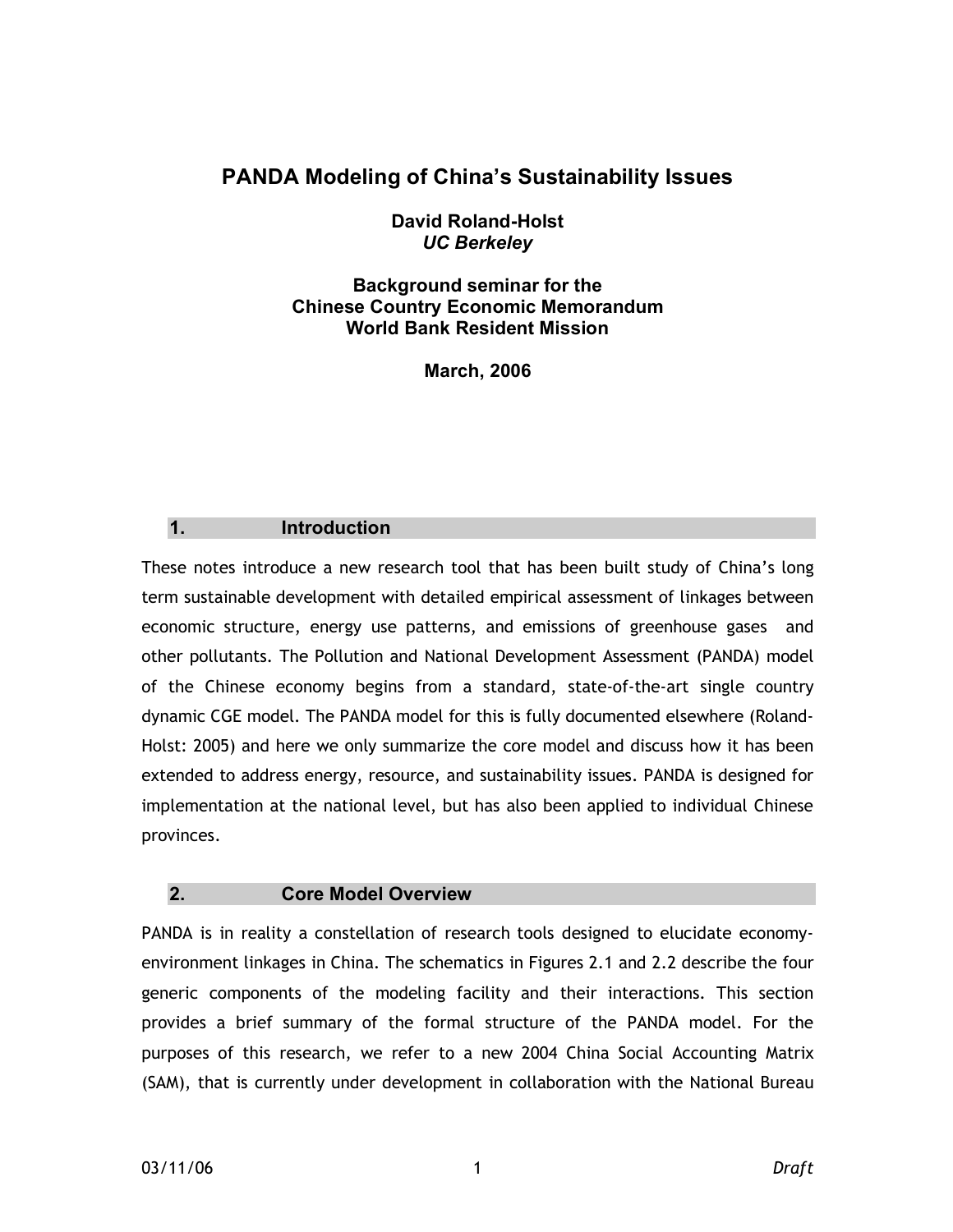of Statistics. The proposed SAM includes 50 sectors and PANDA will operate with this as the baseline level of aggregation.

#### **2.1. Structure of the CGE Model**

Technically, a CGE model is a system of simultaneous equations that simulate price-directed interactions between firms and households in commodity and factor markets. The role of government, capital markets, and other trading partners are also specified, with varying degrees of detail and passivity, to close the model and account for economywide resource allocation, production, and income determination.

The role of markets is to mediate exchange, usually with a flexible system of prices, the most important endogenous variables in a typical CGE model. As in a real market economy, commodity and factor price changes induce changes in the level and composition of supply and demand, production and income, and the remaining endogenous variables in the system. In CGE models, an equation system is solved for prices that correspond to equilibrium in markets and satisfy the accounting identities governing economic behavior. If such a system is precisely specified, equilibrium always exists and such a consistent model can be calibrated to a base period data set. The resulting calibrated general equilibrium model is then used to simulate the economywide (and regional) effects of alternative policies or external events.

The distinguishing feature of a general equilibrium model, applied or theoretical, is its closed-form specification of all activities in the economic system under study. This can be contrasted with more traditional partial equilibrium analysis, where linkages to other domestic markets and agents are deliberately excluded from consideration. A large and growing body of evidence suggests that indirect effects (e.g., upstream and downstream production linkages) arising from policy changes are not only substantial, but may in some cases even outweigh direct effects. Only a model that consistently specifies economywide interactions can fully assess the implications of economic policies or business strategies. In a multi-country model like the one used in this study, indirect effects include the trade linkages between countries and regions which themselves can have policy implications.

The model we use for this work has been constructed according to generally accepted specification standards, implemented in the GAMS programming language, and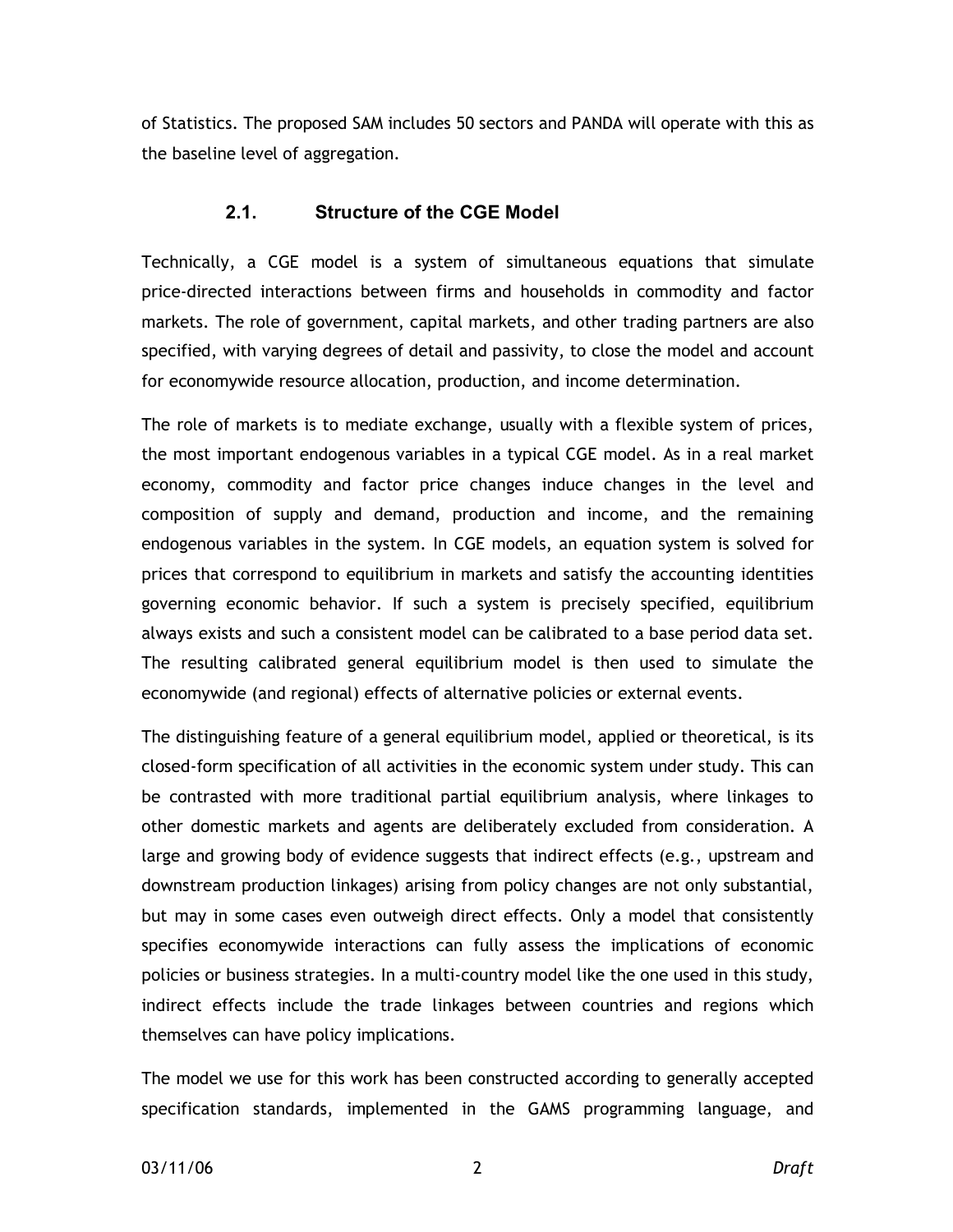calibrated to the new China SAM being estimated for the year 2004. <sup>1</sup> The result is a single economy model calibrated over the fifteen-year time path from 2005 to 2030. Using the very detailed accounts of the China SAM, we include the following in the present model:

<sup>&</sup>lt;u>.</u> <sup>1</sup> See e.g. Meeraus et al (1992) for GAMS or consult www.gams.com.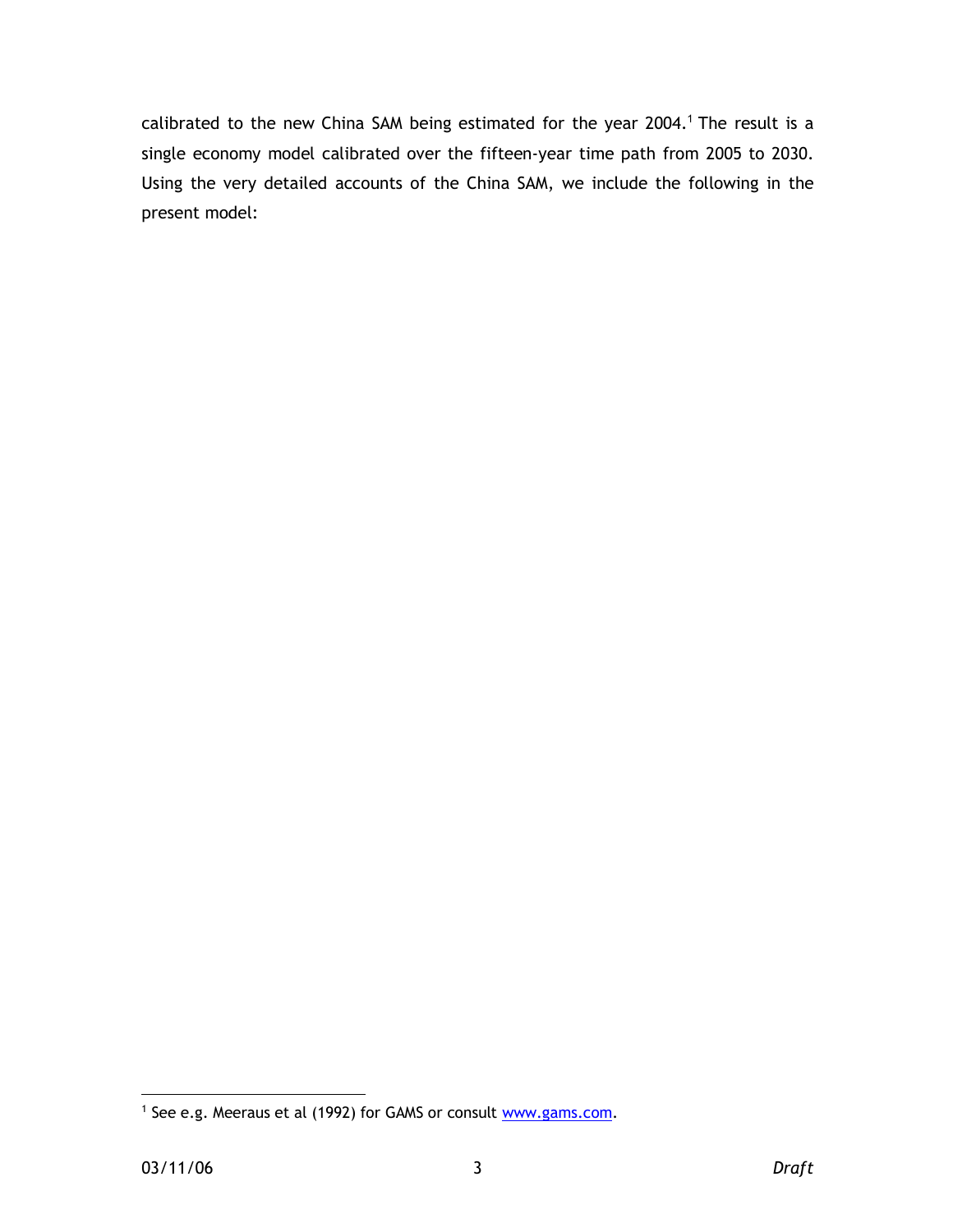**Figure 2.1: Component Structure of the PANDA Modeling Facility**

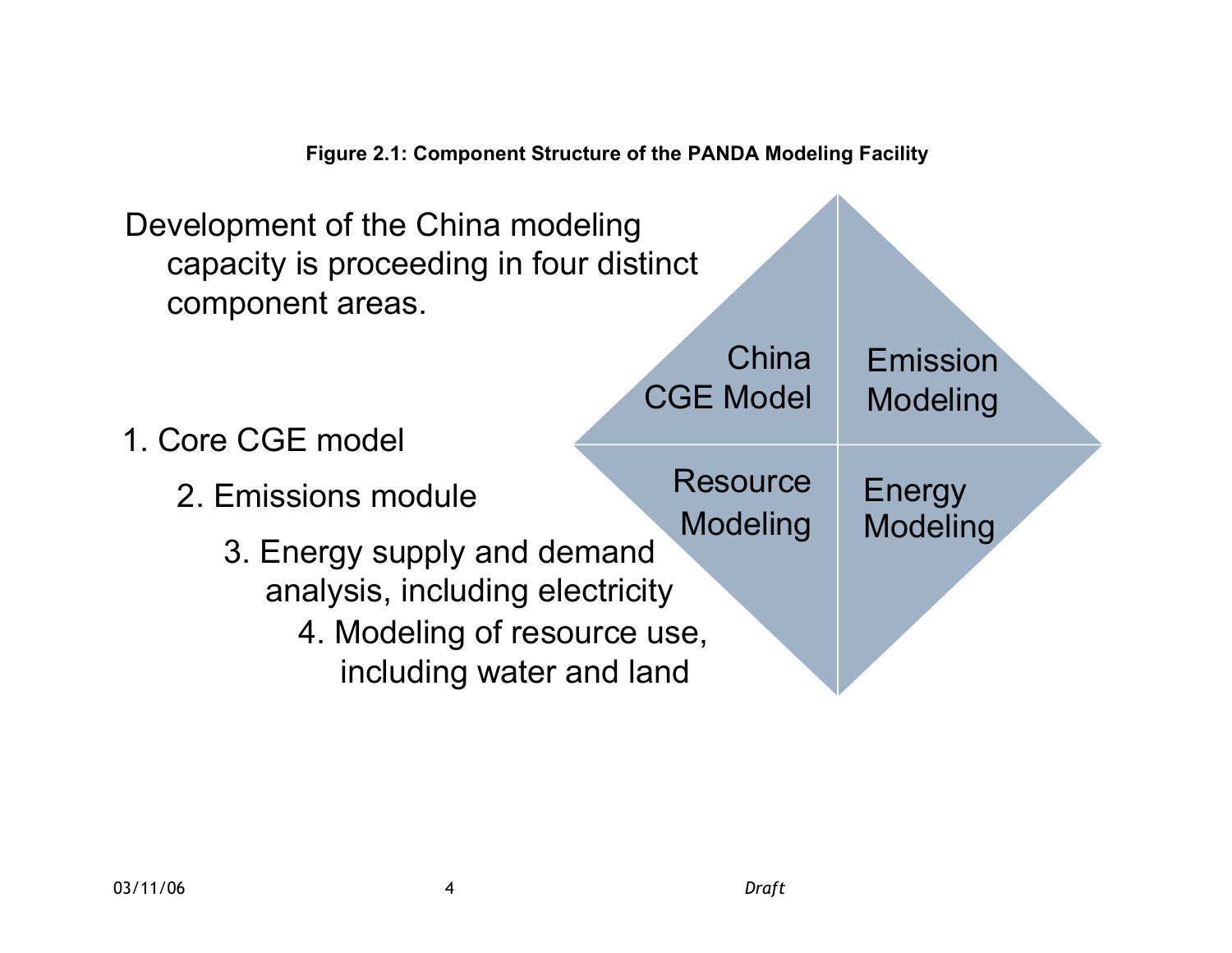

#### **Figure 2.2: Schematic Linkage between Model Components**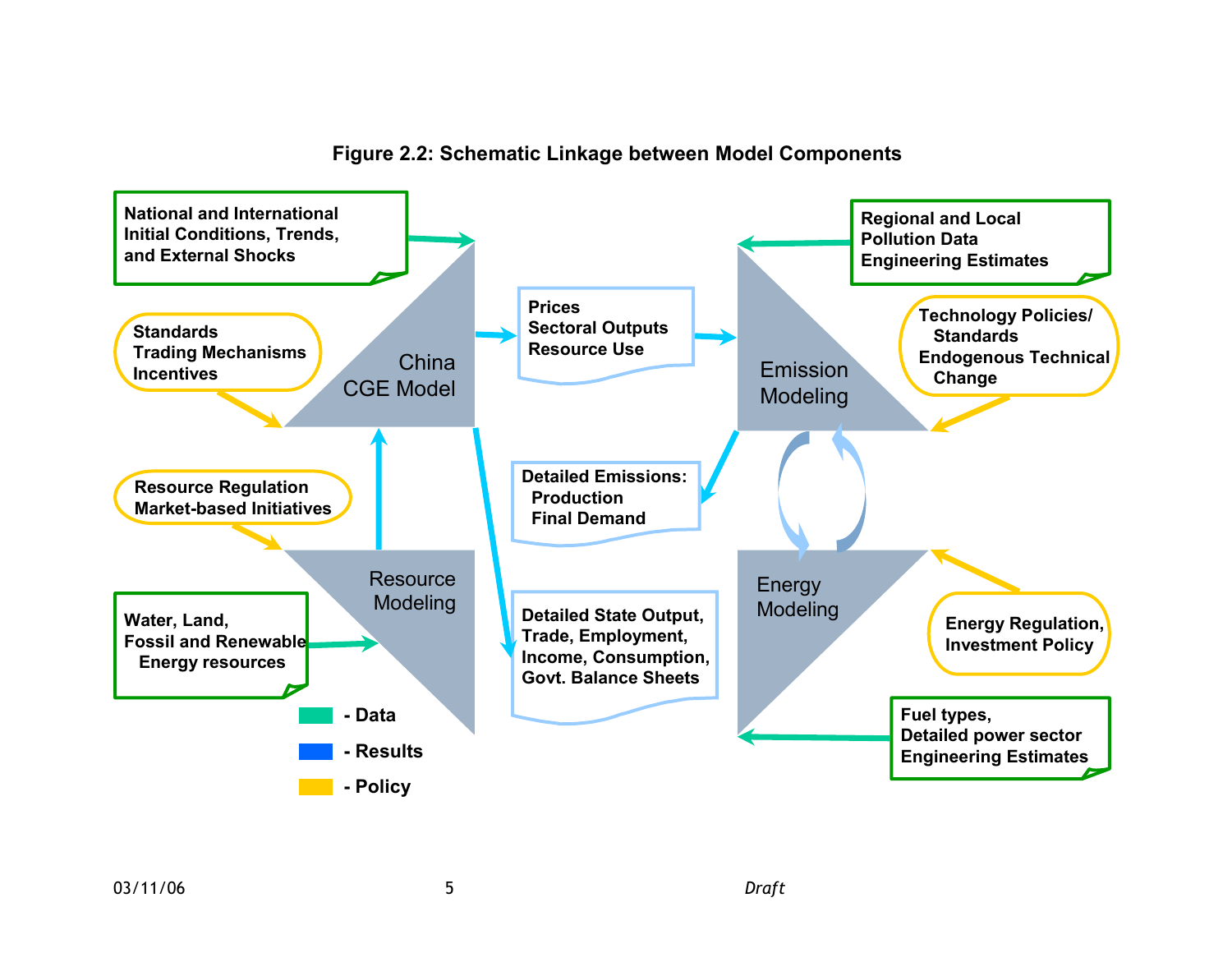## *2.1.1. Production*

All sectors are assumed to operate under constant returns to scale and cost optimization. Production technology is modeled by a nesting of constant-elasticity-ofsubstitution (CES) functions.

In each period, the supply of primary factors  $-$  capital, land, and labor  $-$  is usually predetermined. The model includes adjustment rigidities. An important feature is the distinction between old and new capital goods. In addition, capital is assumed to be partially mobile, reflecting differences in the marketability of capital goods across sectors.

Once the optimal combination of inputs is determined, sectoral output prices are calculated assuming competitive supply (zero-profit) conditions in all markets.

## *2.1.2. Consumption and Closure Rule*

All income generated by economic activity is assumed to be distributed to consumers. Each representative consumer allocates optimally his/her disposable income among the different commodities and saving. The consumption/saving decision is completely static: saving is treated as a "good" and its amount is determined simultaneously with the demand for the other commodities, the price of saving being set arbitrarily equal to the average price of consumer goods.

The government collects income taxes, indirect taxes on intermediate inputs, outputs and consumer expenditures. The default closure of the model assumes that the government deficit/saving is exogenously specified. The indirect tax schedule will shift to accommodate any changes in the balance between government revenues and government expenditures.

The current account surplus (deficit) is fixed in nominal terms. The counterpart of this imbalance is a net outflow (inflow) of capital, which is subtracted (added to) the domestic flow of saving. In each period, the model equates gross investment to net saving (equal to the sum of saving by households, the net budget position of the government and foreign capital inflows). This particular closure rule implies that investment is driven by saving.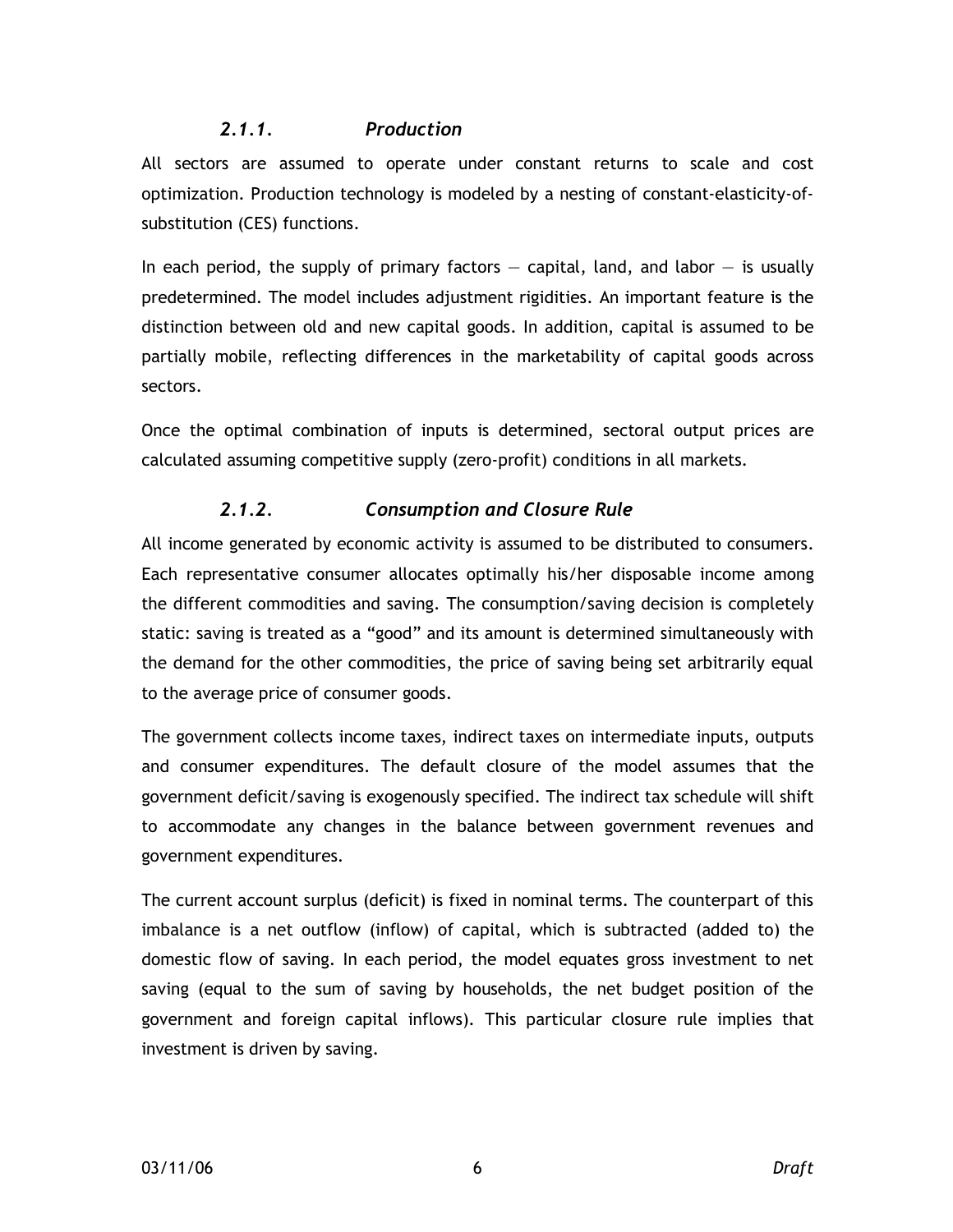## *2.1.3. Trade*

Goods are assumed to be differentiated by region of origin. In other words, goods classified in the same sector are different according to whether they are produced domestically or imported. This assumption is frequently known as the *Armington* assumption. The degree of substitutability, as well as the import penetration shares are allowed to vary across commodities. The model assumes a single Armington agent. This strong assumption implies that the propensity to import and the degree of substitutability between domestic and imported goods is uniform across economic agents. This assumption reduces tremendously the dimensionality of the model. In many cases this assumption is imposed by the data. A symmetric assumption is made on the export side where domestic producers are assumed to differentiate the domestic market and the export market. This is modeled using a *Constant-Elasticityof-Transformation* (CET) function.

# *2.1.4. Dynamic Features and Calibration*

The current version of the model has a simple recursive dynamic structure as agents are assumed to be myopic and to base their decisions on static expectations about prices and quantities. Dynamics in the model originate in three sources: i) accumulation of productive capital and labor growth; ii) shifts in production technology; and iii) the putty/semi-putty specification of technology.

# *2.1.5. Capital accumulation*

In the aggregate, the basic capital accumulation function equates the current capital stock to the depreciated stock inherited from the previous period plus gross investment. However, at the sectoral level, the specific accumulation functions may differ because the demand for (old and new) capital can be less than the depreciated stock of old capital. In this case, the sector contracts over time by releasing old capital goods. Consequently, in each period, the new capital vintage available to expanding industries is equal to the sum of disinvested capital in contracting industries plus total saving generated by the economy, consistent with the closure rule of the model.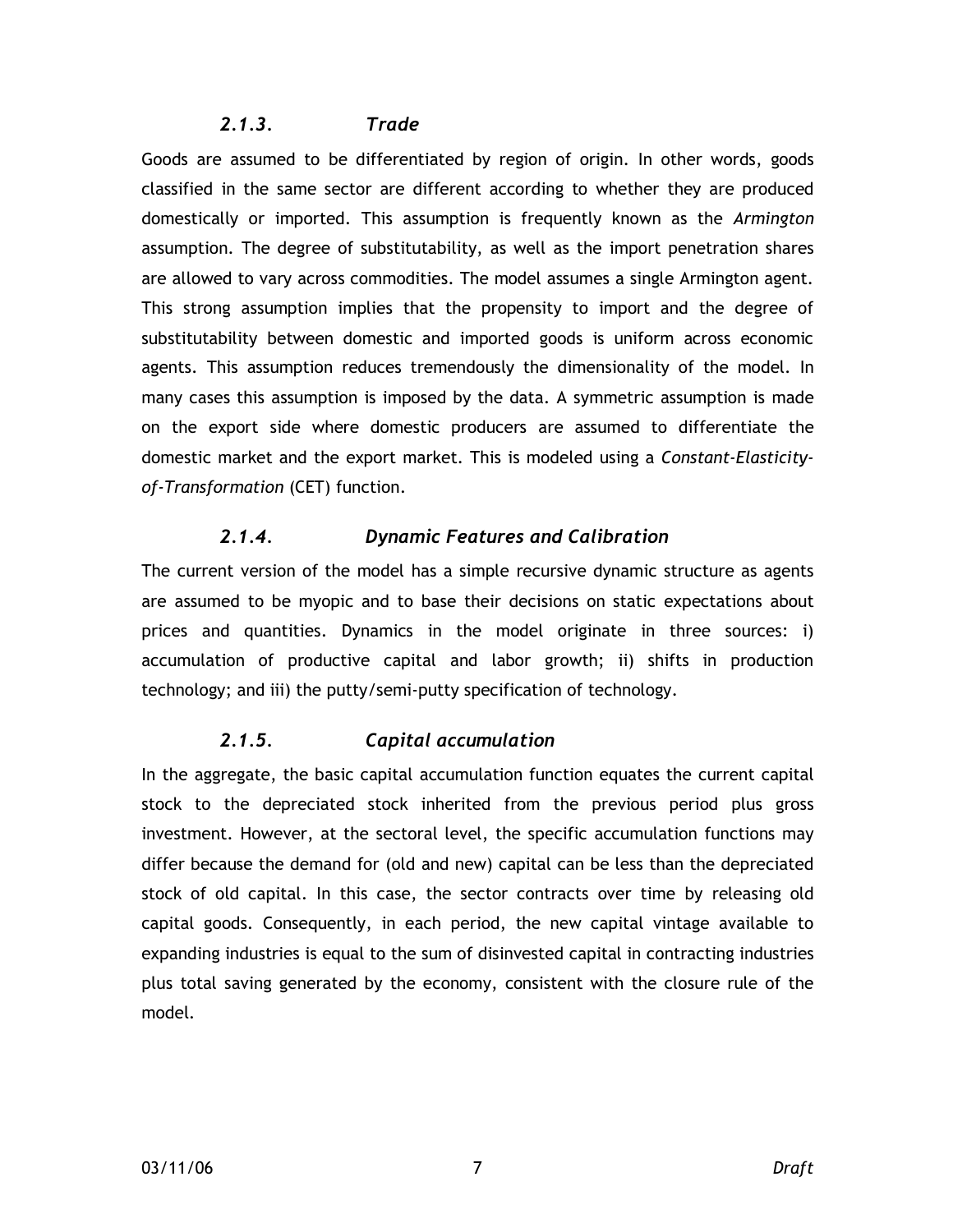# *2.1.6. The putty/semi-putty specification*

The substitution possibilities among production factors are assumed to be higher with the new than the old capital vintages  $-$  technology has a putty/semi-putty specification. Hence, when a shock to relative prices occurs (e.g. the imposition of an emissions fee), the demands for production factors adjust gradually to the long-run optimum because the substitution effects are delayed over time. The adjustment path depends on the values of the short-run elasticities of substitution and the replacement rate of capital. As the latter determines the pace at which new vintages are installed, the larger is the volume of new investment, the greater the possibility to achieve the long-run total amount of substitution among production factors.

# *2.1.7. Dynamic calibration*

The model is calibrated on exogenous growth rates of population, labor force, and GDP. In the so-called Baseline scenario, the dynamics are calibrated in each region by imposing the assumption of a balanced growth path. This implies that the ratio between labor and capital (in efficiency units) is held constant over time. When alternative scenarios around the baseline are simulated, the technical efficiency parameter is held constant, and the growth of capital is endogenously determined by the saving/investment relation.

**3. Emissions**

#### **3.1. Overview**

Pollution modeling in a CGE framework has a long and diverse history. Apart from small, one-off studies, however, the main standard setters were the OECD's GREEN model, MIT's Global Model (based on Green), and a series of country studies done at the OECD Development Centre in the mid-1990's. All three of these had their origins with the same group of people, Dominique van der Mensbrugghe is the only person who has worked with all three, establishing GREEN with colleagues at OECD, transferring this capacity to the MIT researchers, and collaborating with David Roland-Holst and others on the country studies. In addition to this work, there have been a number of studies of carbon trading with single country models.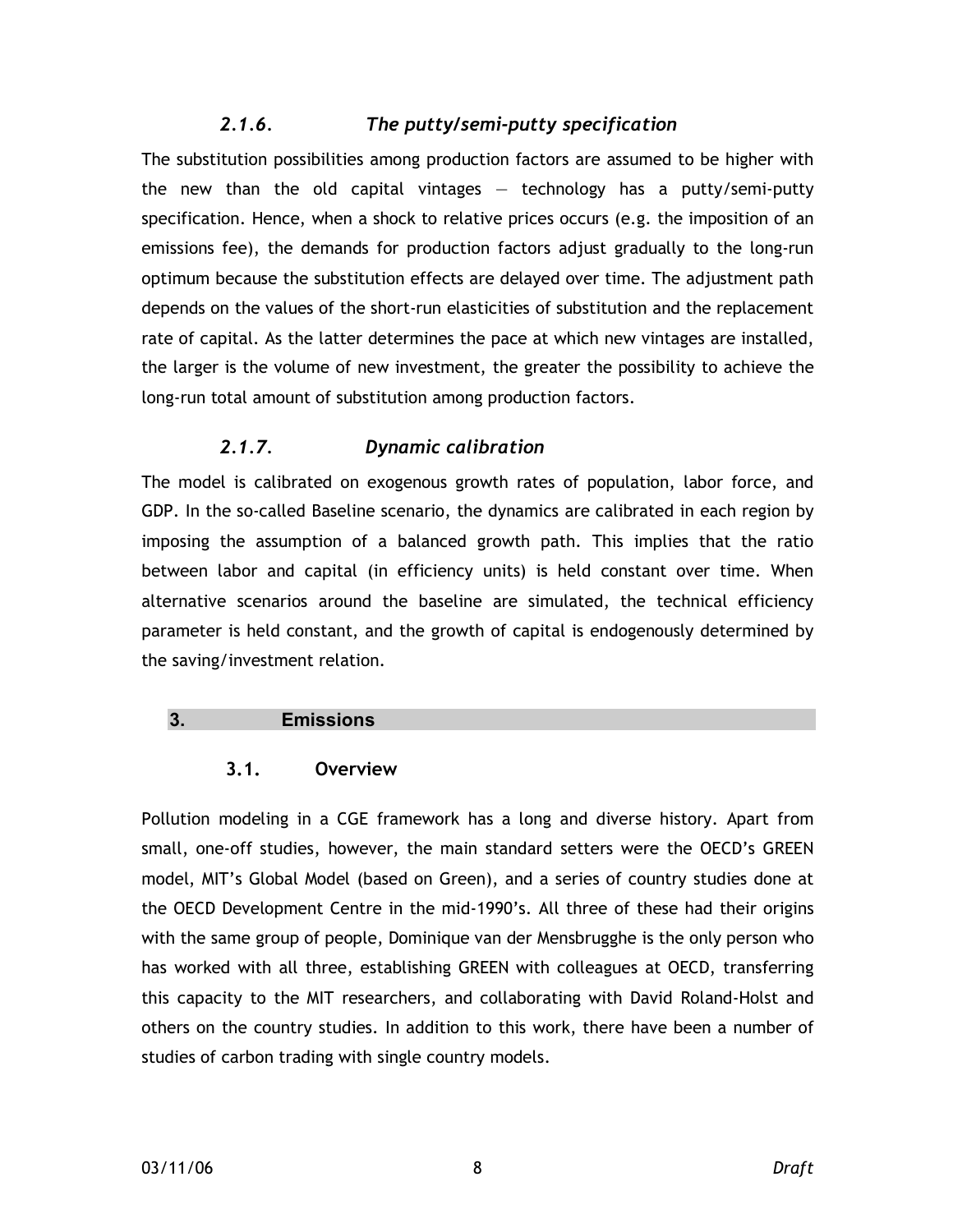Since Dominque's departure from OECD, GREEN's development slowed substantially. In the meantime, the MIT group made substantial effort to extend their global approach and embed it in more scientific models of pollution and meteorology. In particular, the have devoted considerable resources to experimentation with technical parameters and specification choice in these models (Sokolov et al:2005).

# **3.2. PANDA's Current Specification of Emissions**

The PANDA model builds on the OECD experience and incorporates more recent elements of the MIT approach that are appropriate to a single country approach. At the same time, PANDA extends the scope of emissions studies in two ways: more types of emissions are tracked and emissions in both production and consumption are modeled.

PANDA captures emissions from production activities in agriculture, industry, and services at the same level of detail as the SAM, as well as emissions arising from final demand and use of final goods (e.g. appliances and autos). This is done by calibrating emission functions to each of these activities that vary depending upon the emission intensity of the inputs used for the activity in question. Following standards set in this research literature (e.g., Jacoby et al: 2004) emissions in production are modeled as factors inputs. Emission levels have an underlying monotone relationship with production, but can be reduced by increasing use of other factors such as capital and labor. The latter can represent investments in lower intensity technologies, process cleaning activities, etc. An overall calibration procedure fits observed intensity levels to baseline activity and other factor/resource use levels.

The model has the capacity to track 13 categories of individual pollutants and consolidated emission indexes, each of which is listed in Table 2.1 below. Our focus in the current study is the emission of CO2 and other greenhouse gases, but the other effluents are of relevance to a variety of environmental policy issues. For more detail, please consult the full model documentation.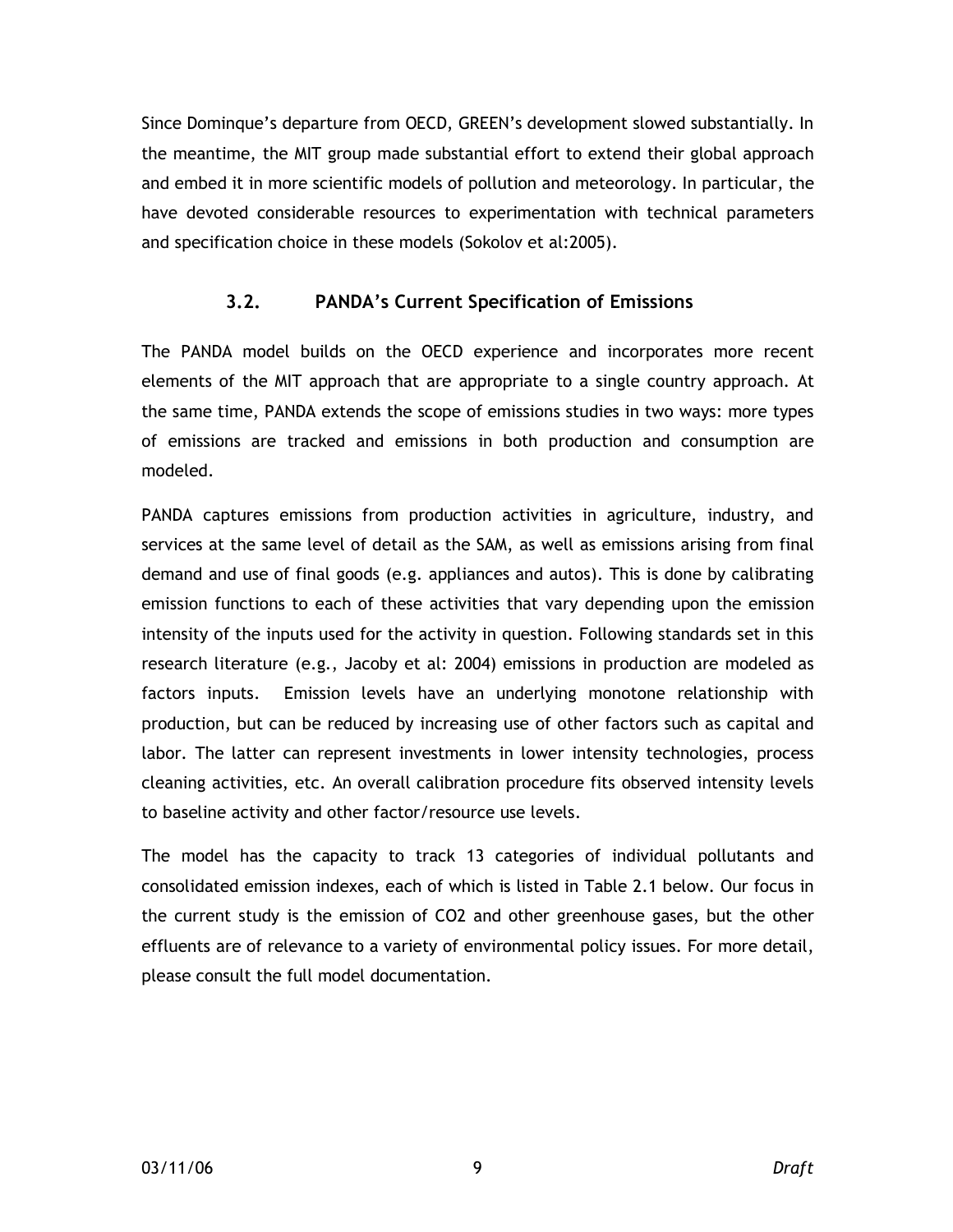#### **Table 3.1: Emission Categories**

#### **Air Pollutants**

- 1. Suspended particulates PART
- 2. Sulfur dioxide (SO2)SO2
- 3. Nitrogen dioxide (NO2) NO2
- 4. Volatile organic compounds VOC
- 5. Carbon monoxide (CO) CO
- 6. Toxic air index TOXAIR
- 7. Biological air index BIOAIR

#### **Water Pollutants**

- 8. Biochemical oxygen demand BOD
- 9. Total suspended solids TSS
- 10. Toxic water index TOXWAT
- 11. Biological water index BIOWAT

#### **Land Pollutants**

- 12. Toxic land index TOXSOL
- 13. Biological land index BIOSOL

As the name of the model implies, PANDA was first designed to simulate economyenvironment linkages, with special reference to greenhouse gases (GHGs). To this end, the model can be calibrated to, and will simulate changes in, criteria pollutants from each sector and household group as a result of direct input use and energy consumption. For non-CO2 GHG's like methane, HFCs, etc., CO2-equivalent emissions are imputed using estimates of Global Warming Potential (GWP). About a dozen pollutants can be tracked (see the table above), in the aggregate and for every sector and household.

#### **3.3. Data Requirements**

Emissions data are increasingly available in China, but their detail, timeliness, and accuracy vary widely. To fully calibrate PANDA requires annual emissions information for every sector and household/commodity combination, and this information is not yet incorporated into the model. In collaboration with Chinese agencies with line responsibility for these policies and data associated with them, I believe we could assemble a consistent economywide emissions database relatively quickly. This data would be of independent interest to a wide policy and research audience.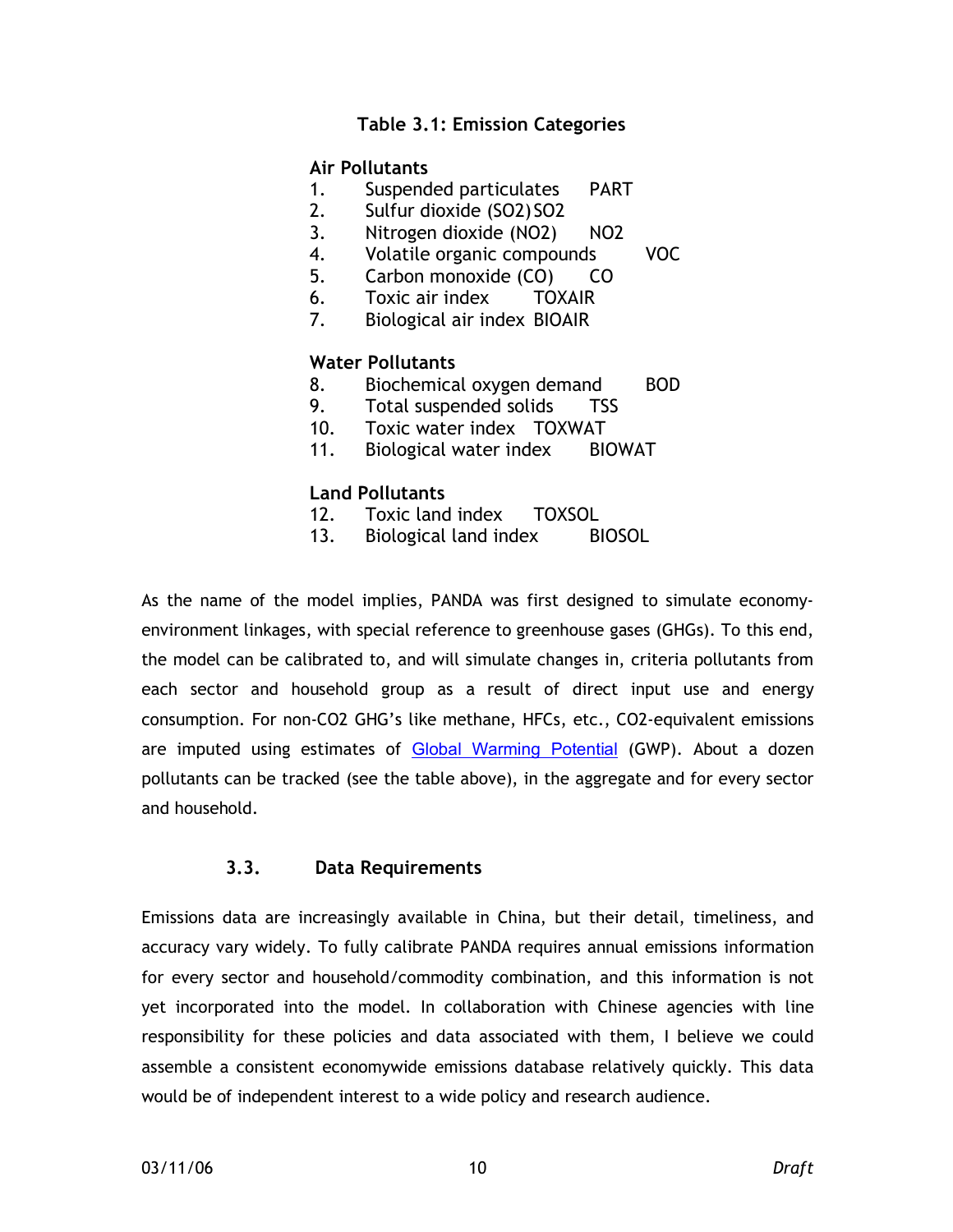At the present time, PANDA is calibrated with a combination of direct Chinese estimation and values imputed from authoritative international sources. These data are quite serviceable for general scenario analysis, but it would be desirable to update some information with more direct estimates.

#### **4. Energy**

#### **4.1. Overview**

Rapid growth and modernization in China make energy an extremely important strategic sector. Because of energy's linkage to growth, trade, and rising living standards, it is essential for policy makers to have visibility about evolving patterns of energy supply and demand. Moreover, energy's environment linkages have far reaching implications that need deeper understanding and forward-looking policy initiative.

Over the last decade, China has gone from being a small net exporter of energy fuels to the world's second largest importer. At the same time, China's long term transition to a post-industrial economy will inexorably increase the importance of residential electricity and transport demand. The latter are the primary drivers of energy demand and greenhouse gas emissions in most OECD countries.

From a sustainability perspective, China's policy makers need to consider more than just supply and demand balances. Carbon fuels are a major source of CO2 emissions (over 90% for many countries) and in China's case they are also an important traded commodity. PANDA disaggregates several fuel types (coal, gasoline, LNG, diesel, and others) and tracks their use by sector and household. In addition to this, we have disaggregated an important energy sector, electricity, to unprecedented detail for CGE work. Generally, we are trying to decompose technology-fuel pairs across this sector to evaluate the two primary determinants of energy sustainability: technological change and fuel substitution. We believe it is extremely important to be able to track detailed patterns of emergent supply and demand in this sector. Industry gets a lot of attention now, but over the long term, electricity and transportation services will be the most important sources of Chinese GHGs.

Over the next 15 years, China's energy concerns will be dominated by the need to sustain 6 to 10 percent annual demand growth, while raising standards for human and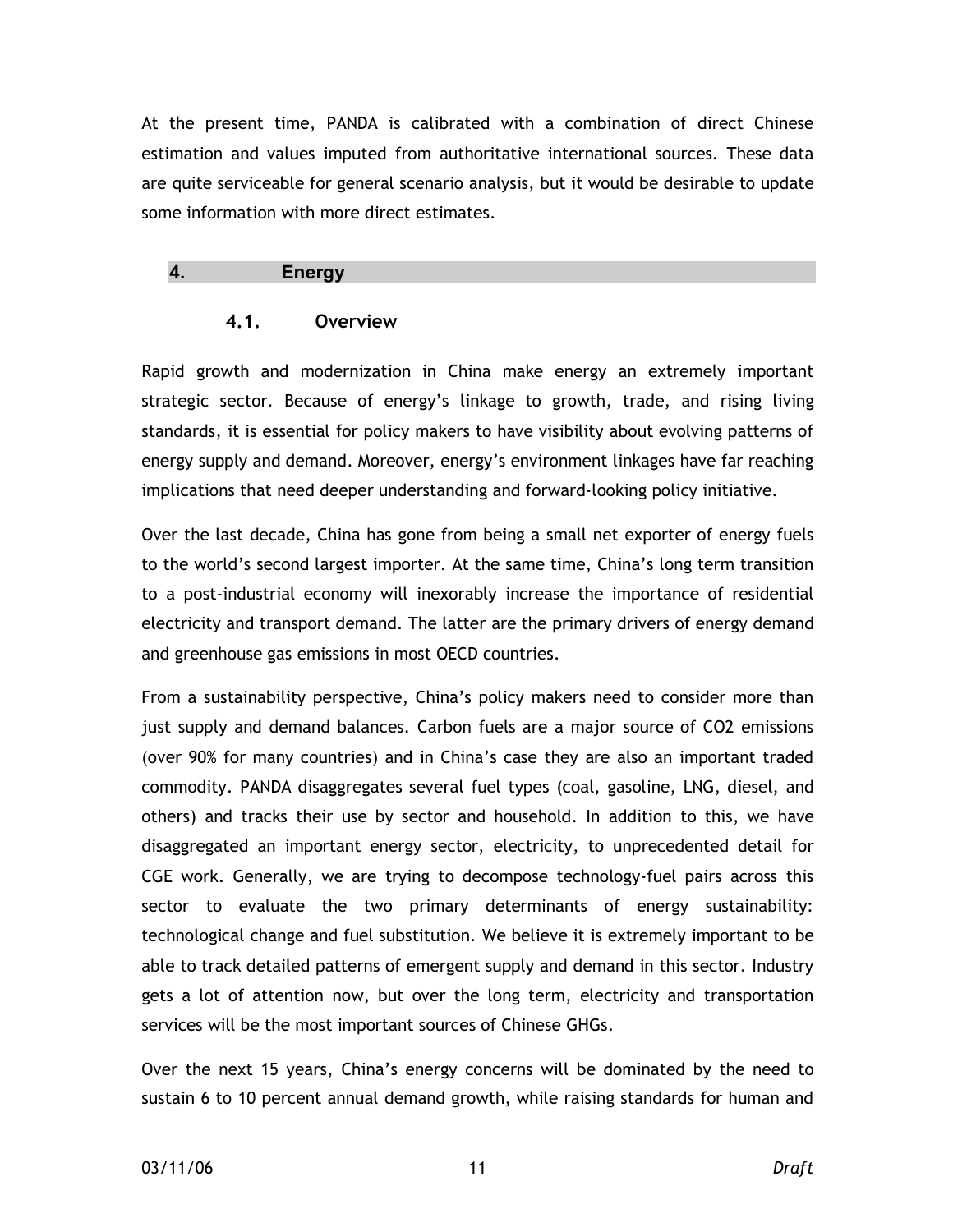ecological health. To reconcile and achieve these objectives will require deeper understanding of the complex linkages between economic activity, energy resources, and the environment. Empirical GE models like PANDA can elucidate energy-economyenvironment interactions and inform more economically and socially effective polices.

Because of its fundamental economic importance, rapid expansion, and slow capital turnover, the power sector will be a salient component of China's medium-term growth experience. Even conservative growth estimates imply that, over the next fifteen years, China must add generation that exceeds Europe's entire installed capacity (850-900GW against 780GW for the 2004 EU). Changes in electricity prices have pervasive upstream (e.g., primary energy prices) and downstream (industry structure, consumption patterns, etc.) linkage effects, and technology choice ultimately determines patterns of resource use. In terms of technology adoption, fuel sources, and emission characteristics, investment decisions made now in China's electricity sector will have economic and environmental implications lasting 30 to 50 years.

While macroeconomic trends can influence the electricity sector through overall growth and investment patterns, equally important are feedbacks from electricity policies to the rest of the economy. The sector is a highly regulated one and, and polices toward prices, investment, and technology can exert complex influences on the rest of the economy. Furthermore, energy and electricity markets in China exhibit significant segmentation. Although many of the country's regional electricity grids have limited interconnection, China has not established a grid at the national level and is unlikely to have one serving up to half of GDP over the period under consideration. For the medium term, electricity sector markets will remain region specific, and policies need to take account of underlying heterogeneity in resource availability and service requirements.

Within regional electricity grids, three interrelated areas have not received adequate empirical attention: energy efficiency, environmental policy, and energy markets. Each of these is well suited to policy simulation modeling.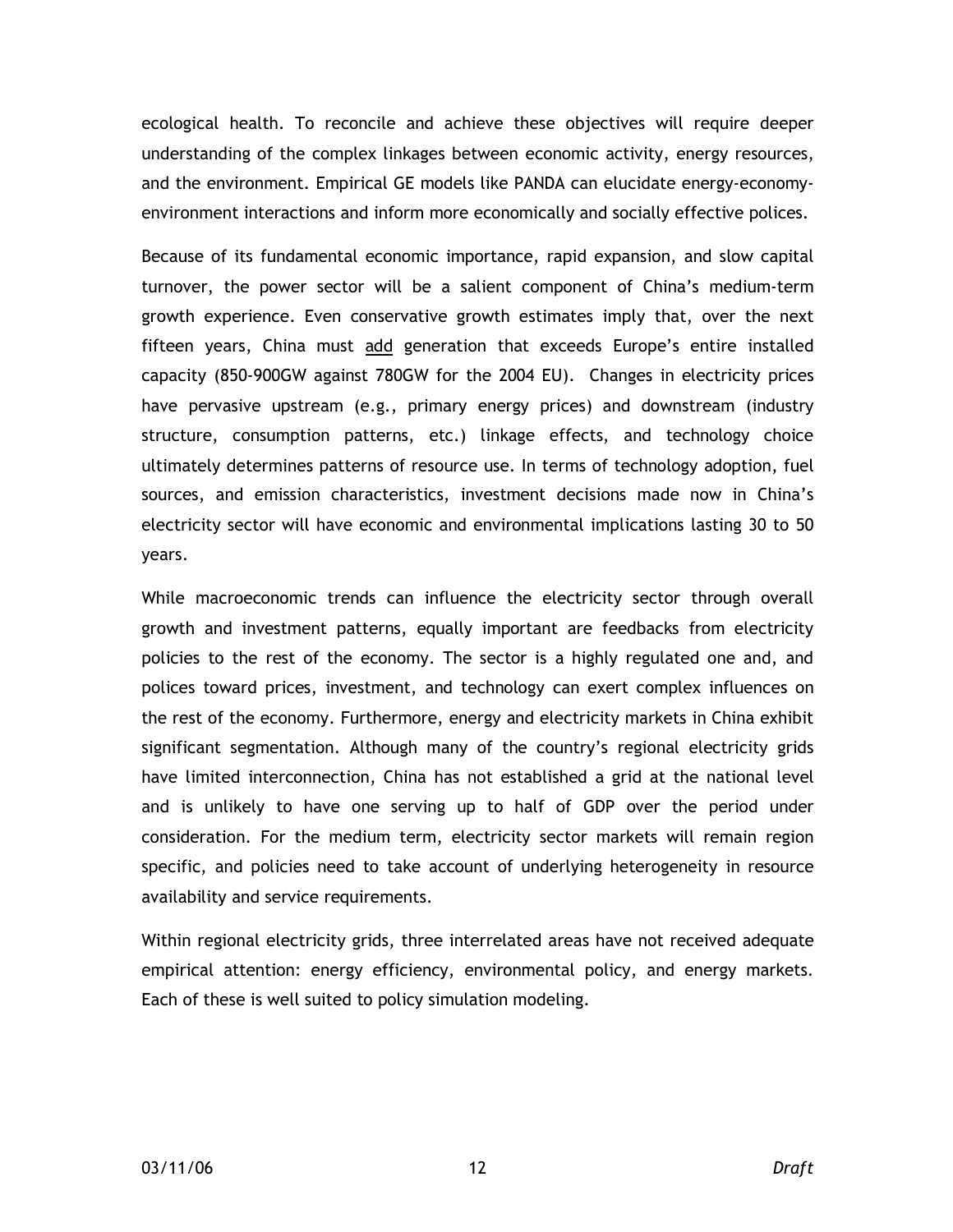#### *Energy Efficiency*

• Comparing the costs and dynamic benefits from demandside improvements in energy efficiency

#### *Environmental Policy*

Measuring the economy-wide costs and potential emissions reductions of regulatory approaches to greenhouse gas mitigation.

#### *Energy Markets*

• Measuring the effects of institutional changes on electricity and fuel prices, as well as the economy-wide effects of changing prices along the electricity supply chain.

#### **Energy Efficiency**

**Background.** As part of the 11<sup>th</sup> Five-Year Plan, the State Council established an objective of reducing energy intensity by 20 percent by 2010. As a significant proportion of China's final energy consumption, electricity end-use is an obvious candidate for efficiency improvements.

**Opportunity.** While loose efficiency targets have been outlined for specific industries, a more thorough analysis of the costs and economy-wide gains from energy efficiency programs, particularly at a provincial level, has yet to be undertaken.

*Approach.* Measuring the costs and gains from efficiency is well suited to general equilibrium analysis because of its complex linkage and feedback effects. Producers pass along costs and savings to consumers, whose reduced or increased consumption levels slow or spur demand for other goods and services, with corresponding reductions or increases in production and energy use. Provincial-level and regional CGE models offer a powerful tool for analyzing the effects of different levels of investment in energy efficiency.

#### **Environmental Policy**

*Background.* As the human health and productivity costs of air pollution become more apparent in China, controlling emissions from power plants has become a higher priority. The scale of new generation capacity, as well as very high levels of reliance on coal-fired generation in some regions, poses important challenges to medium-term objectives for controlling emissions through pollution fees or feed-in tariffs.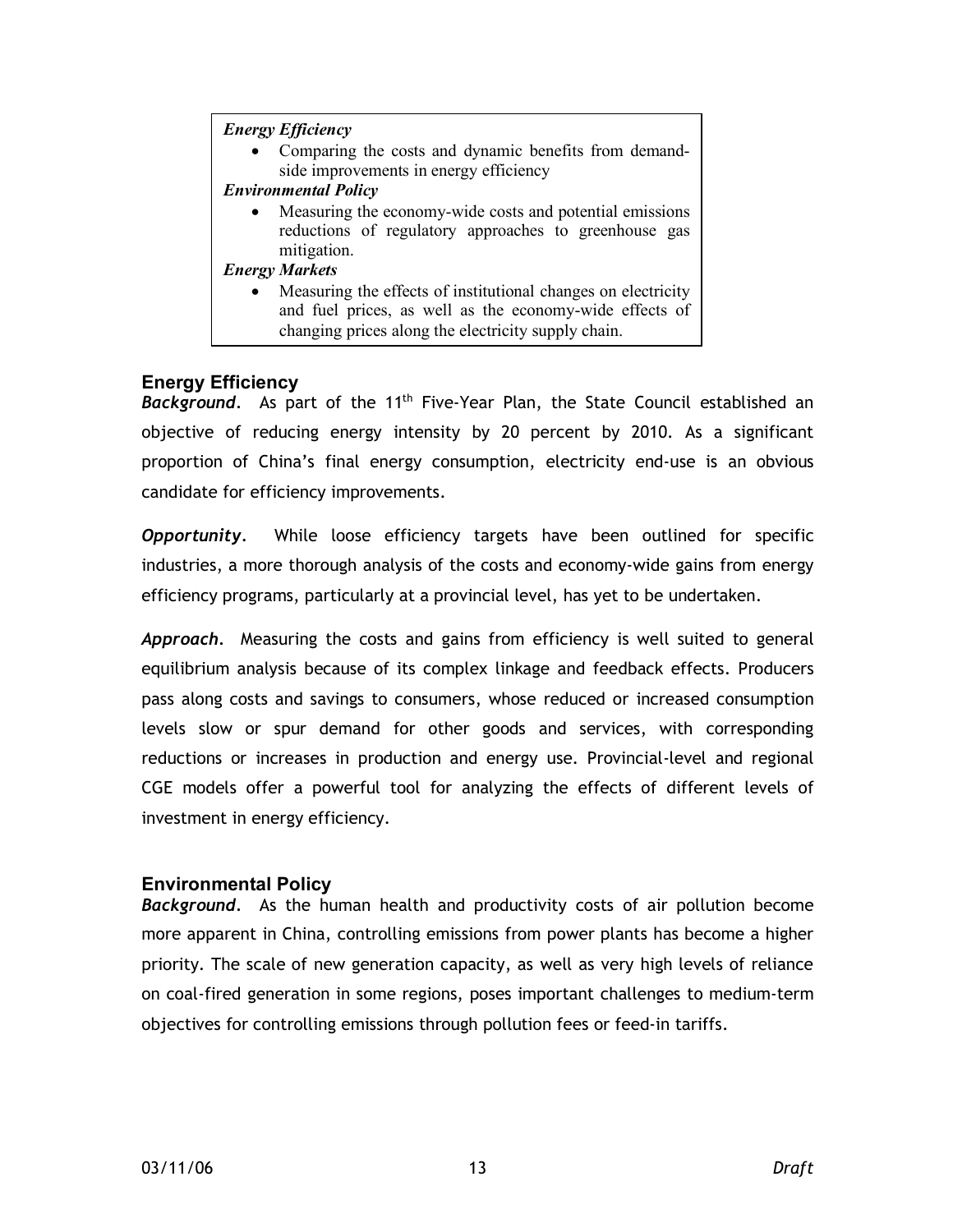**Opportunity.** Regional  $SO_2$  and  $NO_x$  cap and trade schemes could play an important role in encouraging further emissions reductions and lowering compliance costs, but their economic viability remains largely unstudied.

*Approach.* By identifying dynamic cost thresholds, a general equilibrium approach to analyzing the economics of cap and trade schemes can offer essential insights about emissions trading. In particular, grid-level modeling can show how trading schemes might work across provinces with different resource endowments, achieving aggregate cost savings from trading. Simulation work is also an ideal context for experimentation with the complex incentive properties of cap and trade, including rights allocation, revenue recycling, banking, safety values, etc.

#### **Energy Markets**

*Background.* China's electricity sector began a process of deregulation in 2002 with the ultimate aim of creating a competitive electricity industry. Although electricity prices are still set by the NDRC, there is considerable interest within China in liberalizing electricity prices, including competitive bidding systems like those used in Europe and the U.S.

*Opportunity.* Despite their importance to overall sector development, as well as the interplay among efficiency, environmental policy, and electricity price regimes, there is still a lack of understanding of how institutional changes affecting electricity prices in China might be transmitted through regional grids, particularly those with high fossil fuel dependence.

*Approach.* General equilibrium modeling is ideally suited to tracing price interactions, and it can shed important light on the energy supply chain that links fuel prices, electricity prices, and government, business, and household income and expenditure. In both regulated and unregulated price regimes, regional CGE models can identify impacts of changes in efficiency and environmental policy on prices and economic structure at all levels.

# **Figure 1. China's Installed Generation Capacity, 1990, 2005, and estimated 2020**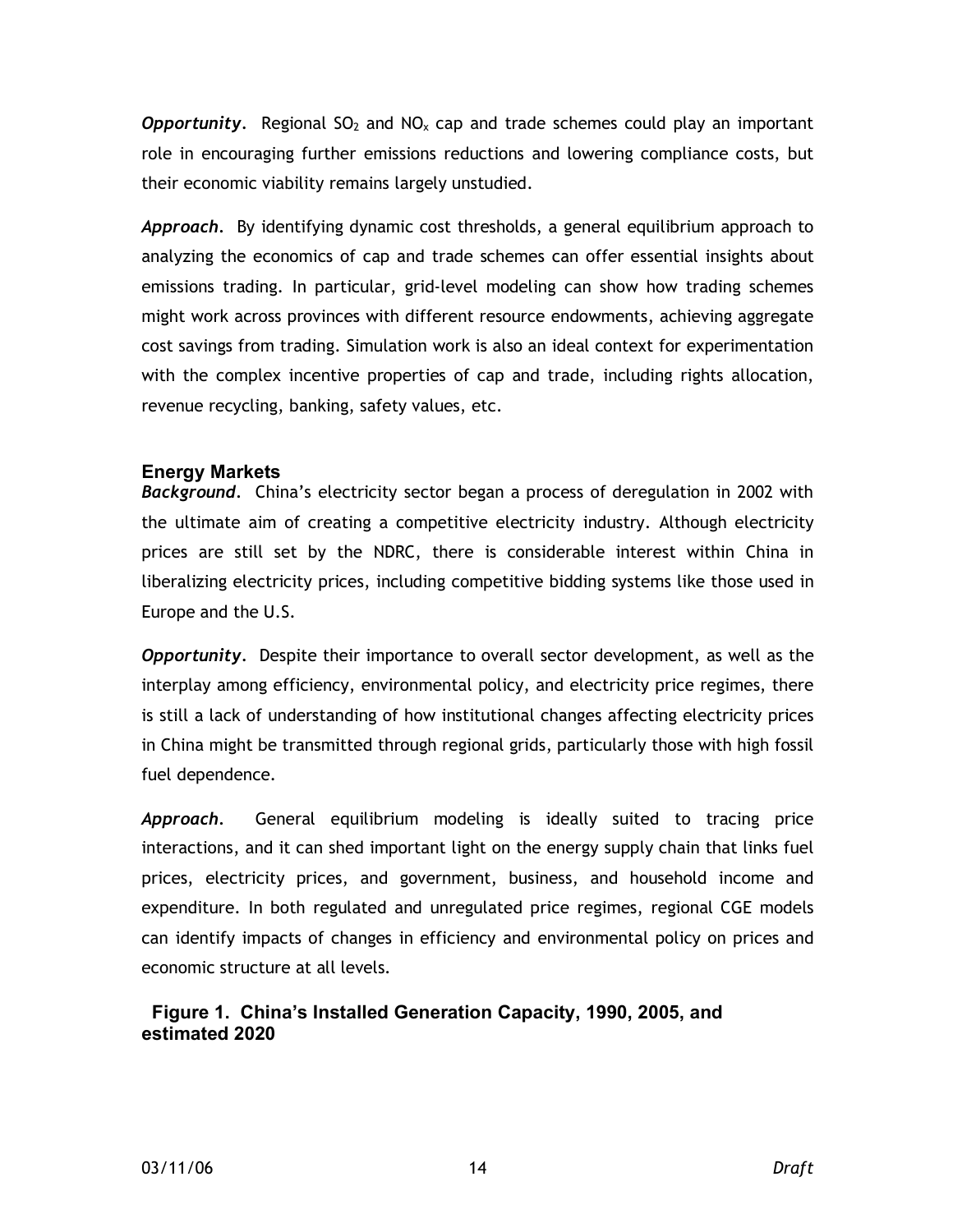

*Sources: 1990 to 2004 installed capacity data are from www.eia.doe.gov; 2004 data are from China Electric Power Statistical Yearbook; 2005 data are from various online estimates.*

China's installed capacity in 1990 was 138 GW; by 2005 it had reached 510 GW. The black area represents 870 GW, or annual demand growth of 8, 7, and 6 percent between 2005-2009, 2010-2014, and 2015-2020, respectively.

Assuming that around 70 percent of China's generation needs (609 GW) continue to be met through coal: $2$ 

- At current capital costs for coal-fired power plants (~4,000 yuan/kW), 609 GW translates to 2.4 trillion yuan in investment needs
- Annual coal consumption from new generating units would reach nearly 1.3 billion tons by 2020
- Assuming all new plants are equipped with 95 percent efficient FGD units, controlled  $SO_2$  emissions from new generating units (~1.3 million tons) would be equivalent to one-third of uncontrolled 1990  $SO<sub>2</sub>$  emissions from coal-fired power plants (~4 million tons) by 2020

 $2$  All calculations assume a capacity factor of 0.63, a coal heating value of 25.1 GJ/ton, a thermal efficiency of 0.38, a coal carbon content of 0.8, and complete combustion.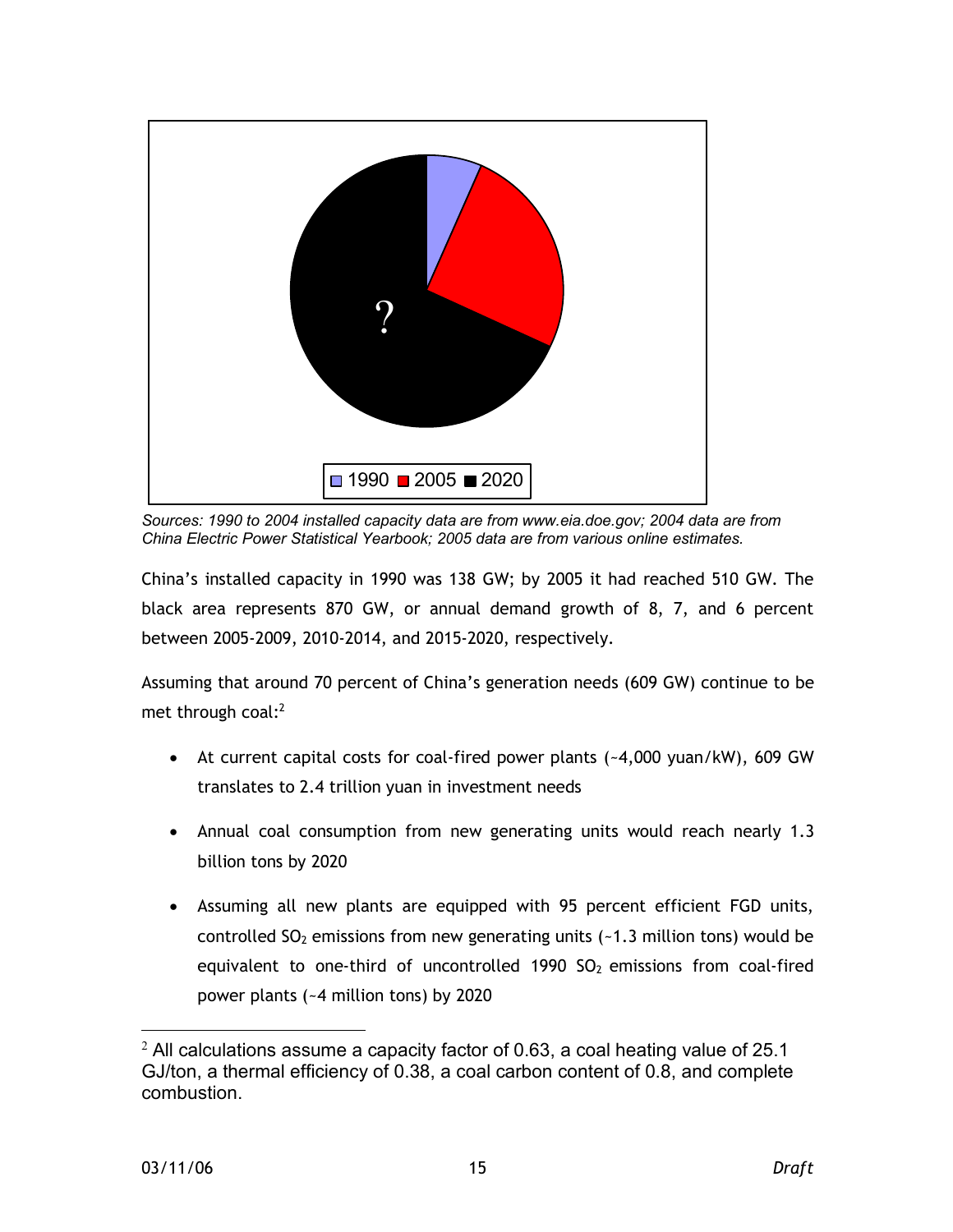• At roughly 3.7 billion tons,  $CO<sub>2</sub>$  emissions from new generating units would be more than 1.5 times total U.S. 2004 emissions

## **4.2. PANDA's Current Specification**

To model detailed patterns of energy use, PANDA distinguishes six fuel types (coal, natural gas, gasoline, diesel, petroleum, and other). Each of these is an independent factor of production in the energy bundle of the prototype CGE, and also represents a different commodity in final demand and trade. Thus there are independent price systems for all these fuel types, and their substitution possibilities depend on a combination of relative prices, tastes, and technology.

For the important electricity sector, PANDA follows standard CES/Leontief production technology, but disaggregates this sector in a special way to capture its detailed structure and essential heterogeneity. In particular, the national model specifies a total of six electricity sectors, representing the main producing entities in China. Each of these is then decomposed as a singe sector that aggregates up to a dozen individual production functions depending on different fuel-technology pairs used to produce electricity. Each pair is represented by an analogous CES function, but calibrated to different factor and input share parameters and technical parameters depending on the underlying generation technology. Using this approach, we strive to capture the diverse technology portfolio of each major generator, and thereby to more accurately simulate an adjustment process that must include both between firm and within firm technical change. This approach is more data intensive, but it yields essential information about adjustment patterns in response to changing resource availability, energy prices, and regulatory policies such as cap and trade, standards, etc. To better understand PANDA's approach to disaggregating the electricity sector, some institutional background can be helpful.

#### **4.3. Institutional Framework**

China's once vertically integrated electricity sector was "unbundled" into five generating companies and two grid companies in 2002. In 2004, the five generating companies controlled 35 percent of the China's total generating assets; the grid companies sold 97 percent of China's power.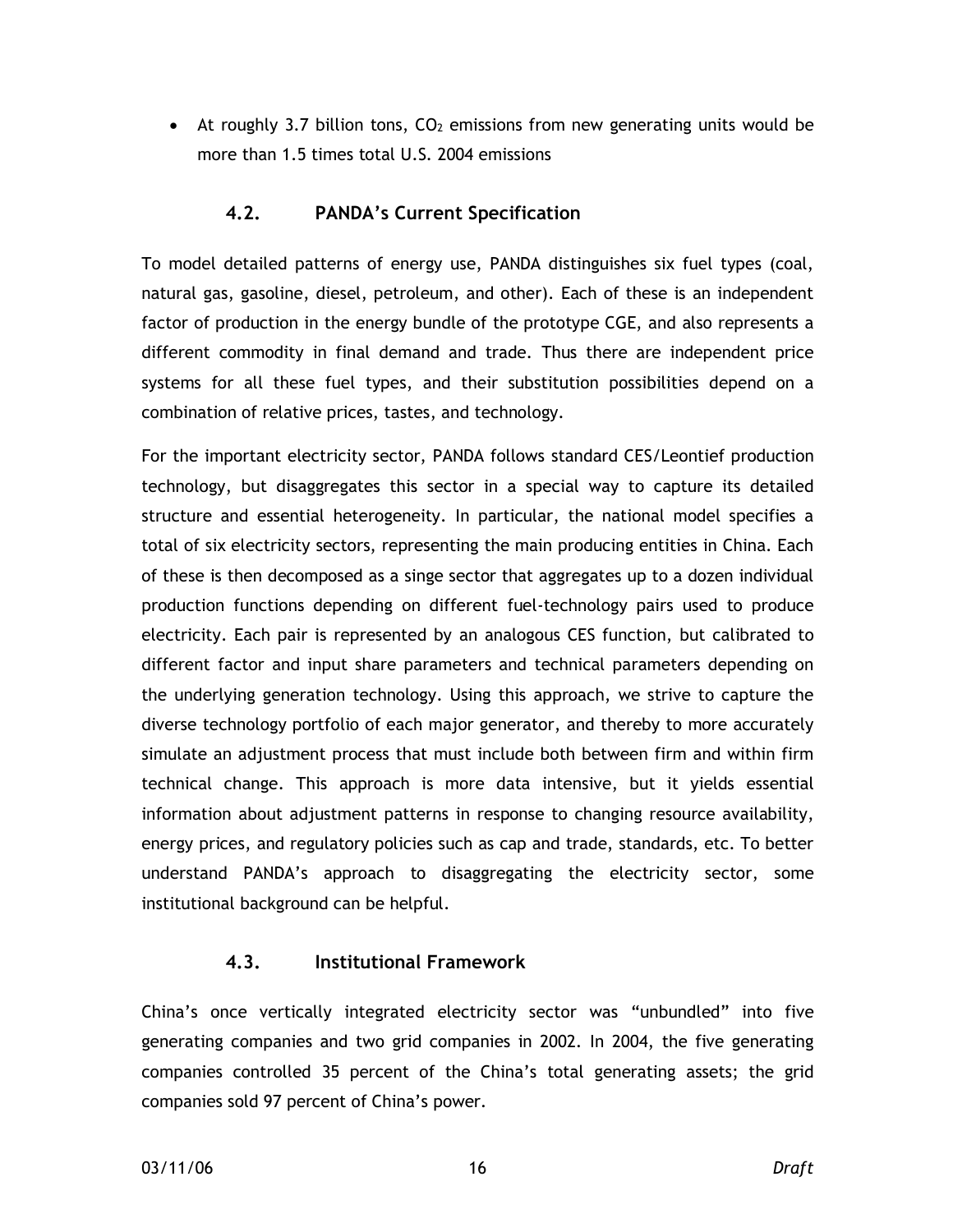Whereas reforms have led to a diversification of ownership and investment on the generating side, the transmission, distribution, and retail (TDR) side still operates under a utility model similar to that in OECD countries. Because of this, as the generation side becomes increasingly complex institutionally the TDR side will become more attractive as a regulatory locus.

Where regulation eventually accrues has important implications for measuring policy induced change in the power sector. Modeling of sector policies should follow regulatory trends; as the below figure suggests, this entails choosing between a generator-based or a transmission-distribution-retailer-based framework.





*Regulatory Space 1*. Industry behavior is primarily regulated through feed-in tariffs and direct demands on generating companies. For instance, efforts to control SO2 emissions from the electricity industry have largely focused on new source requirements or feed-in tariffs — the rates paid to generating companies for power. In the former case, beginning in 2004 the NDRC has required all new generation to install flue gas desulfurization (FGD) units. In the latter case, as part of a general tariff increase in June 2006 the NDRC included a .015 yuan/kWh increase for generating units that have installed FGD equipment.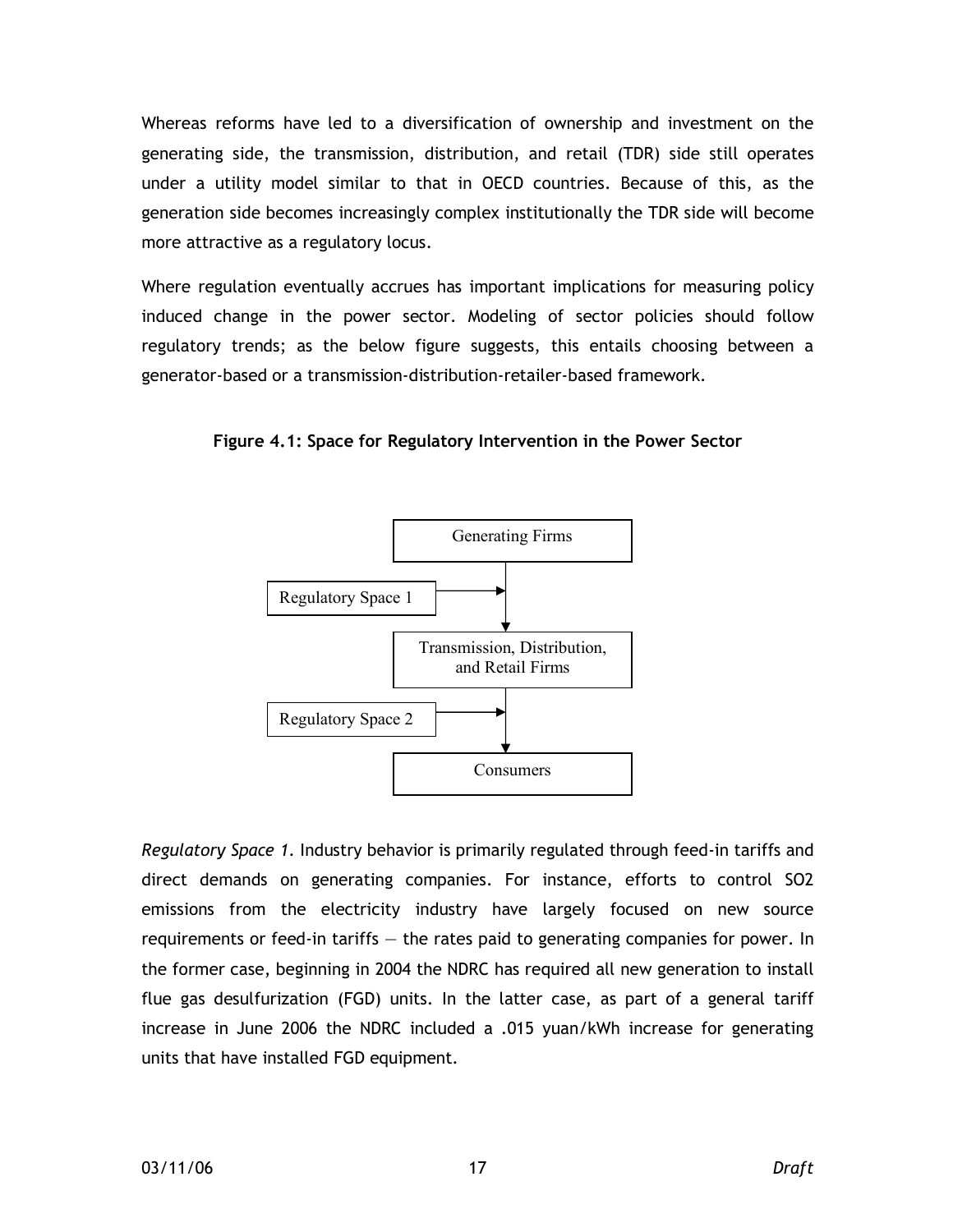*Regulatory Space 2*. Industry behavior is primarily regulated through procurement requirements on TDR firms. The state of California's Emissions Performance Standard, for instance, requires that power purchased and sold by the state's electricity retailers is as clean as a combined cycle gas turbine (CCGT). Although the TRD sectors have not typically been a focus of regulation in China, as the generating industry becomes increasingly diverse and complex, regulating TRD might become preferred to regulating generators.

In China, generation is responsible for approximately 70 percent of the retail cost of electricity, with transmission and distribution responsible for the remaining 30 percent. The 42-sector SAM aggregates the power sector into a single vertically integrated firm, and this 70-30 rule provides a means of disaggregation.

## **4.4. Fuel-Technology Framework**

Data for China's power sector are typically classified by fuel source: thermal (huodian), hydro (shuidian), nuclear (hedian), and more recently wind (fengdian).

Thermal generation includes three primary fuel categories: coal, petroleum distillates (primarily fuel oil and diesel), and natural gas. Of these, coal comprises the vast majority — roughly 80 percent in 2004. With world oil prices on an upward trend, oilbased generators have struggled to maintain profitability and a significant number of non-petroleum industry power plants have converted their boilers to burn coal rather than oil products.

Coal-fired generation in China is entering into a era of technological change. Whereas small and medium-sized (< 50, 100, 200, 300 MW) conventional pulverized coal units once dominated the landscape, higher volatility in coal prices will likely mean that, over time, more efficient, larger units (300, 500, 600 MW) will increasingly displace less efficiency, smaller units. In the same vein, new, more efficient technologies, such as ultra supercritical and integrated gasification combined cycle (IGCC), will make rapid inroads into the sector. Either for larger (> 100 MW) existing or new plants, no other fuel-technology pairs can compete with coal on a levelized basis; coal's main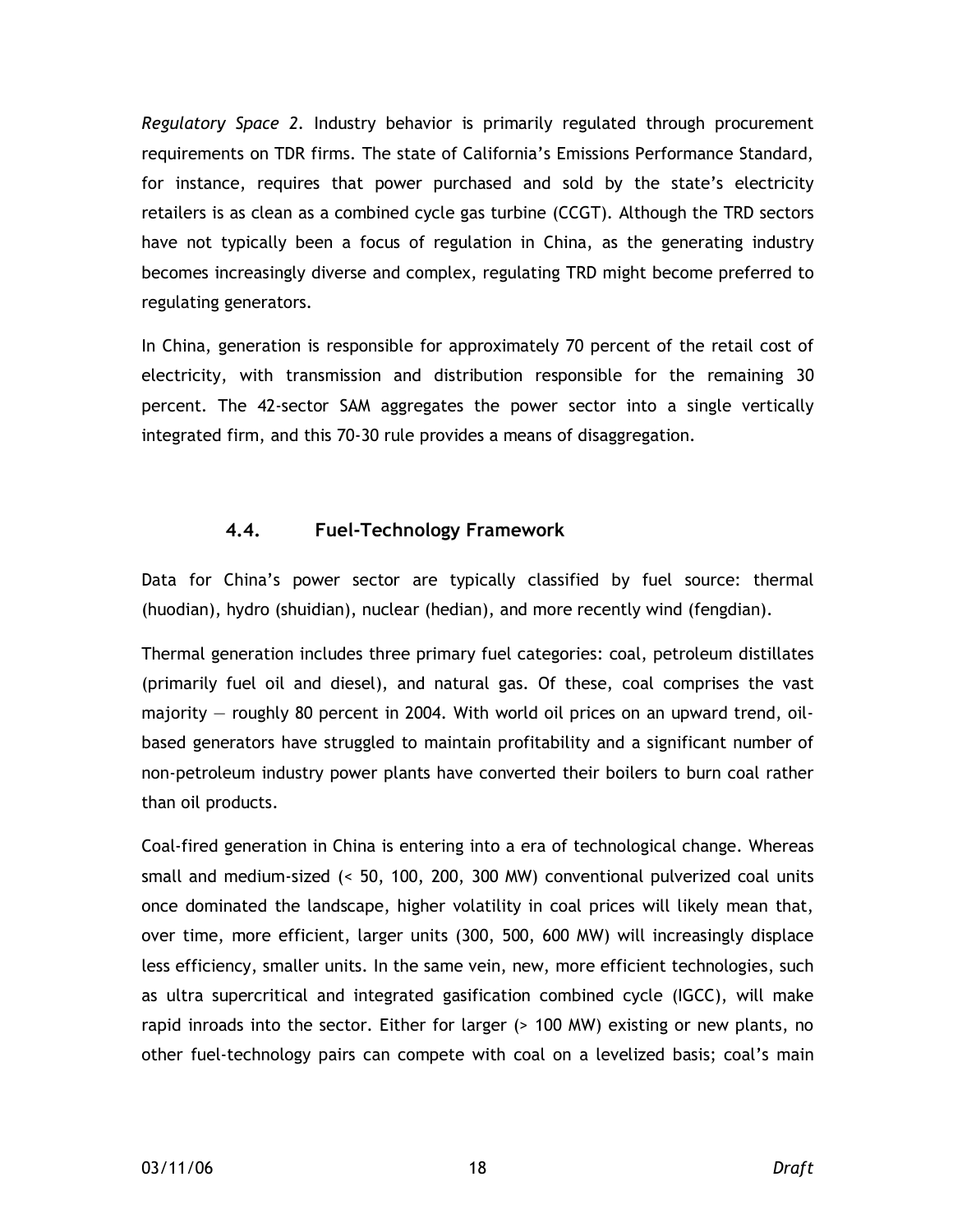competition is among coal-fired generating technologies rather than between coal and other fuels.

The use of natural gas in electricity generation has been limited by supply constraints and concerns over an over-reliance on imported LNG. Eased supply constraints from overland pipelines should alleviate some of these concerns, but natural gas capacity is only projected to reach 60 GW (of an added 400-700 GW) by 2020.

Expanded use of natural gas in the power sector will likely be driven by the twin factors of reliability and declining load factor rather than simple cost competitiveness. In the former case, increased value added in China's manufacturing sector will put pressure on grid companies to improve the reliability of supply. With shorter lead times and lower start up costs, on a per hour  $-$  rather than a levelized per kWh  $$ basis, natural gas may be cost effective long before it is cost competitive with coal on a per kWh basis. Currently, natural gas is around 20-50 percent more expensive on a per kWh basis than coal.

Declining load factor (average load / peak load) will also drive greater use of natural gas in generating electricity. Electricity generating capacity is built to meet peak, rather than average, load. As time-sensitive (e.g., with air conditioners) residential consumption increases, China's load factor (currently around 0.8) will gradually decrease (California's load factor is around 0.5-0.6) and the amount of new generation running at low capacity factor will have to increase to meet the peak. With lower start up costs, natural gas "peakers" have typically played this role in OECD countries.

Hydro includes both large-scale hydro (e.g., the Three Gorges Dam) and small-scale hydro. The levelized costs of hydropower are likely less downwardly mobile than other generation sources. Nuclear and wind costs are roughly double the cost of coal-fired generation, but both are likely to decrease in cost as a greater share of components are manufactured domestically.

The 2002 SAM does not separate electricity and heat provision. Because of its lower costs and scale, heat can likely be subtracted out on an average percentage basis. Ideally, because of their interlinkages (i.e., through cogeneration) electricity and heat should be modeled together. One reason that small coal-fired power plants continue to be economically viable in China is because they cogenerate electricity and heat.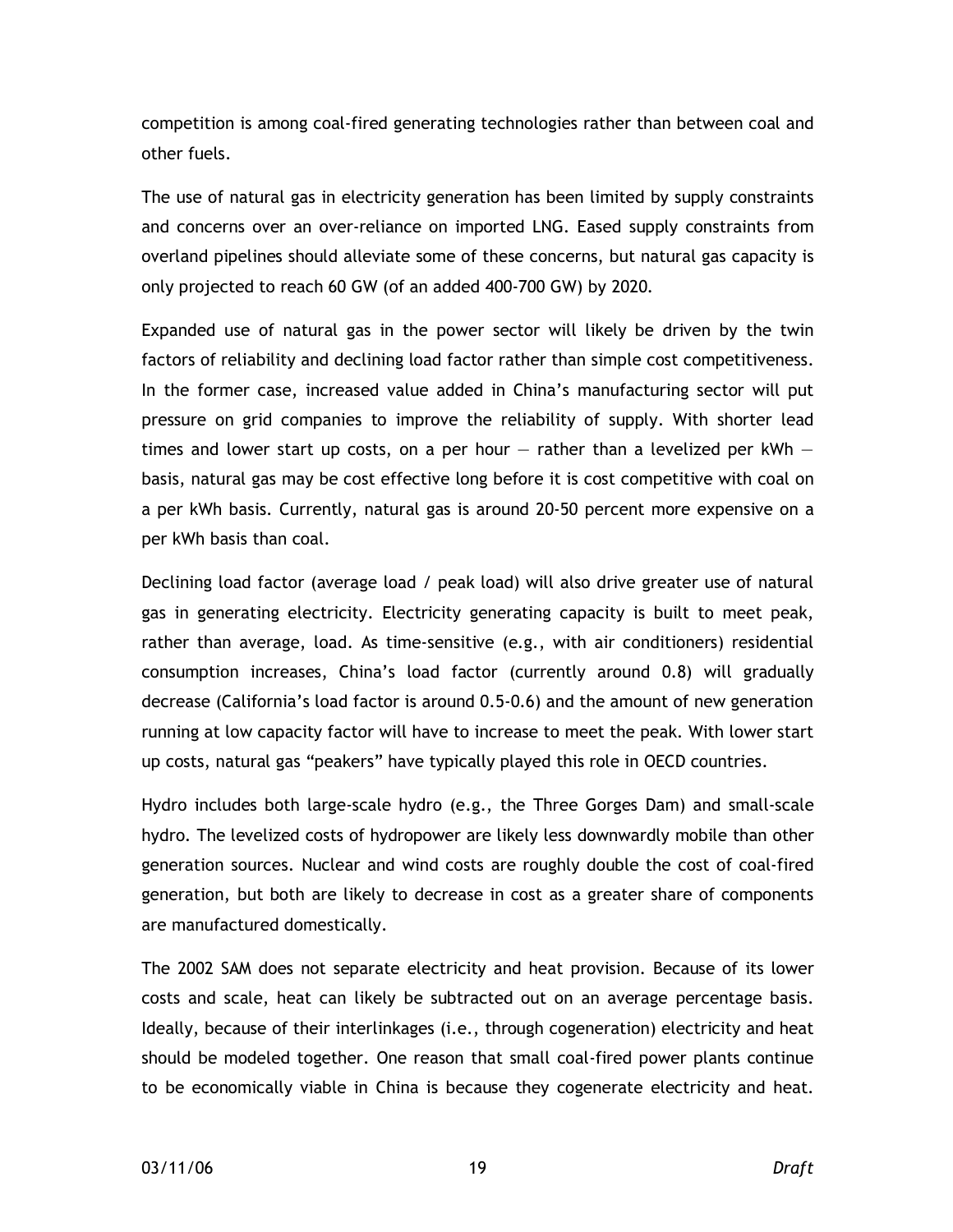However, the economics of the electricity-heat interaction are still opaque and data may not be sufficient to support modeling efforts.

## **4.5. Data Requirements**

To effectively calibrate and model energy use in China, an extensive dataset is needed. Over the last summer, we have put two Chinese-fluent researchers in the field to collect this kind of information on the electricity sector. The main data components are summarized in the following table:

#### **Table 4.1: Data Resources for Electricity Sector Modeling**

- 1. Fuel reserves/resource endowments (coal, natural gas, hydro, and wind)
- 2. Fuel extraction costs (e.g., average ratio of investment to output)
- 3. Power plant characteristics (age, efficiency, capacity factor)
- 4. Electricity costs (installed costs, O&M costs, fuel costs)
- 5. Coal heating values
- 6. Sulfur, carbon, and mercury content in coal

PANDA is currently calibrated with a combination of directly observed and imputed data values, but we have already identified the official sources needed to complete a direct calibration for the base year.

#### **5. Water**

#### **5.1. Overview**

Water availability and water quality will be increasingly prominent issues in the sustainable growth agenda for China. For this reason, policy makers will need better information about the structural implications of water allocation and water costs to support effective policy reform. Like land, water can be viewed as a classic factor of production and, again, subject to data availability, the PANDA can shed important light on interactions between water policy and the rest of the economy.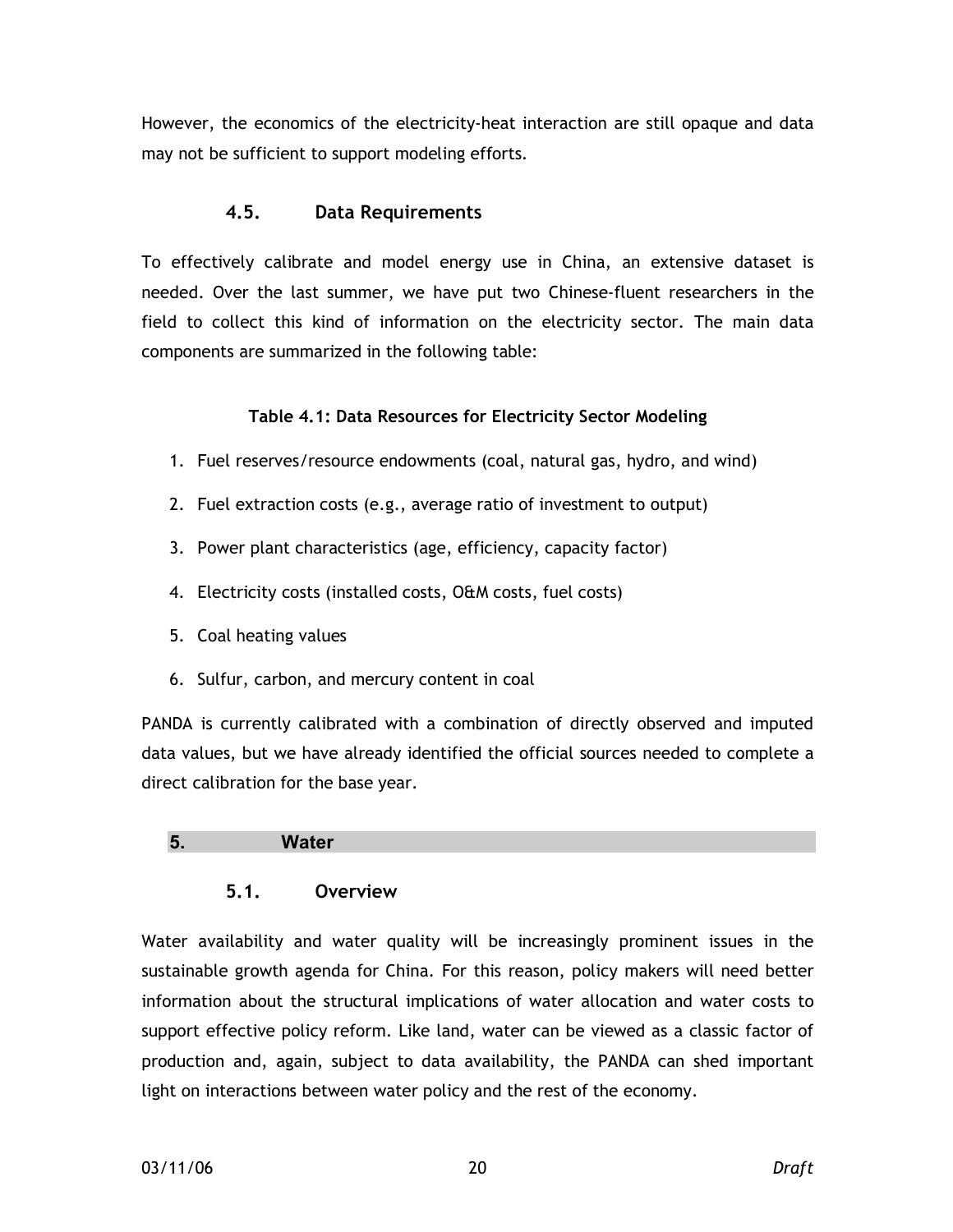## **5.2. Previous Work**

The research literature on water economics is very large and diverse, dominated by agricultural economics but with a significant sub-speciality in urban water use. For the present discussion, it is useful to focus on one geographic area where water research and water policy are especially advanced, California. As the world's fifth largest economy, combining a large and lucrative agricultural sector with several big urban areas, California presents many water policy challenges that are relevant to China. For example, California long ago committed to major infrastructure investments in water storage and long distance conveyance. These public works have made great contributions to overcoming seasonal and regional scarcity problems, and there is now a long record of data on the performance of these facilities.

#### **Figure 5.1: Annual Rainfall is Limited**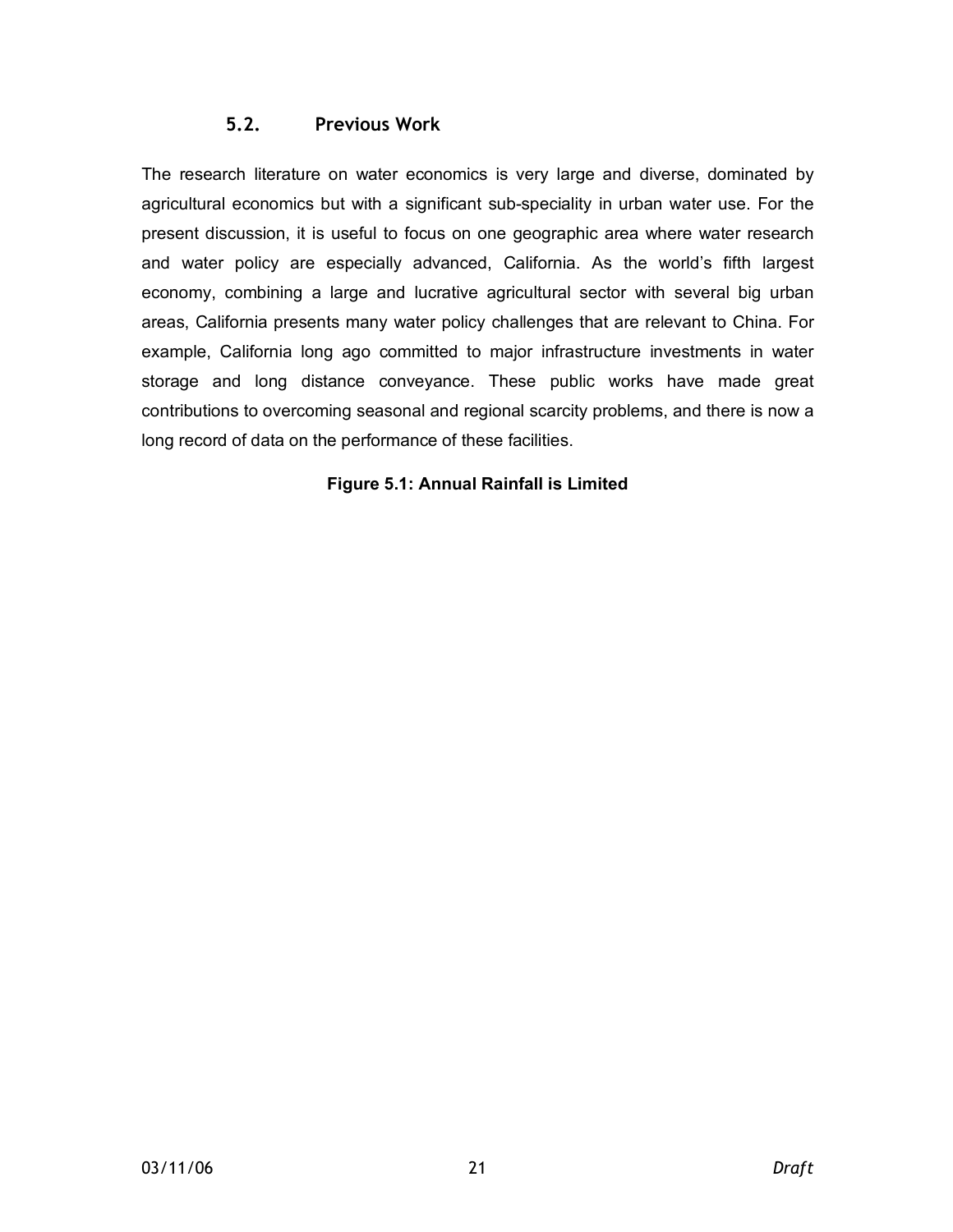# **Figure 5.2: Major Irrigation Basins are in Overdraft (source: CASS)**

In addition to physical infrastructure, California has also developed extensive institutional systems for water management, including a globally innovative system of water markets (see Zilberman:2003). Like the dams and canal systems, these now have an established history of performance that can be instructive to other economies contemplating water reform. California also has a variety of water allocation models (Sunding et al:2002 provides a good review), many of which have been transplanted to other regions, but these deal mainly with practical allocation and management at the district level.

#### **5.3. PANDA's Current Specification**

To study the economics of water at the national level, the PANDA model introduces this resource as a classical factor of production and consumption good. Water comes in to types, Rural and Urban, where the latter are understood to be treated water and the former include free-running and subterranean water resources throughout the country. In production, both types of water are available to every sector of the economy, and can be used in combination with each other and other factors in the usual CES value added specification. Water quality in production is captured by sector and type specific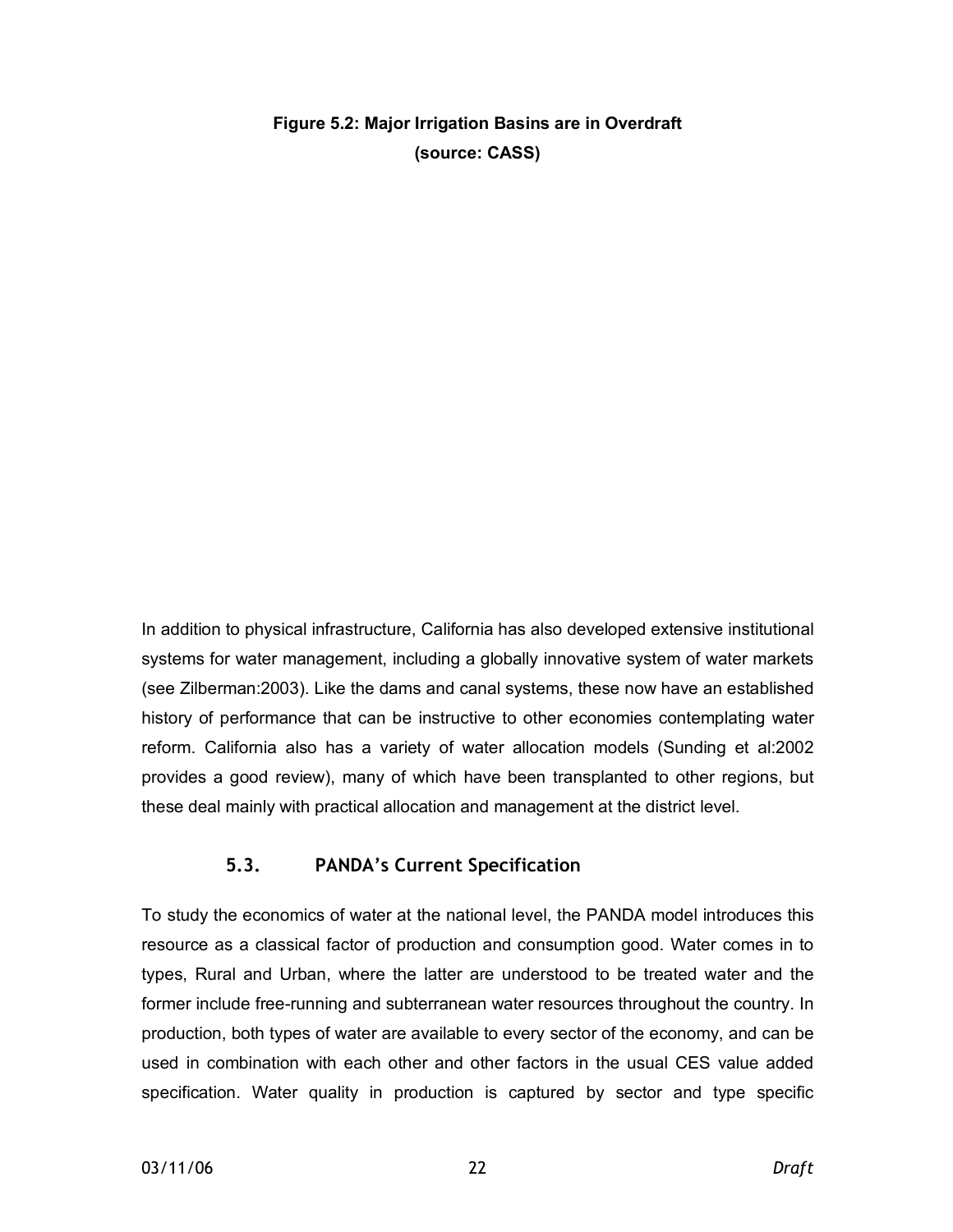productivity coefficients. This quality/productivity factor can in turn depend on environmental variables like pollution levels and water treatment capacity constraints, but these specification choices will depend on the policy question under study.

To capture water's diverse roles in the economy the two types are convertible according to a CET transformation (water treatment, recycling, etc.) function as follows:

Denoting rural water supply by WR and urban supply by WU, total supply is modeled with the CET production frontier

$$
Max(pwr\bullet WR + pwu\bullet WU) \quad \text{subject to}
$$

$$
WT = \left[g_r \lambda_r WR^{\omega} + g_u \lambda_u WU^{\omega}\right]^{1/\omega}
$$

where pwr and pwu denote prices for rural and urban water and WT is aggregate demand. Analytically this yields the following reduced forms  $\epsilon$   $\alpha$   $\beta$   $\lambda$ <sup>-V</sup>

$$
WR = \gamma_r \left(\frac{pwt}{PW}\right)^v WT \qquad WU = \gamma_u \left(\frac{pwu}{PW}\right)^v WU \qquad \text{where} \qquad \begin{cases} \gamma_r = (g_r \lambda_r) \\ \gamma_u = (g_u \lambda_u)^{-v} \\ \omega = \frac{v+1}{v} \end{cases}
$$
  
\n
$$
PW = \left[\gamma_r WR^{1+v} + \gamma_u WU^{1+v}\right]^{1/(1+v)} = \left(pwr.WR + pwu.U\right)/WT
$$

denotes the price index of XP.

This specification provides an aggregate way to model water transformation needs for the national economy, particularly as these relate to urbanization and resource scarcity. The productivity  $(\lambda)$  terms allow for technological innovation in water sourcing, management, and treatment.

#### **5.4. Data Requirements**

Water resources are notoriously difficult to measure and water allocation difficult to model, yet this resource is essential in two areas of the economy: food production and urbanization. In agriculture, several major basins are already in overdraft and technology adoption will be essential to sustain regional and national food production.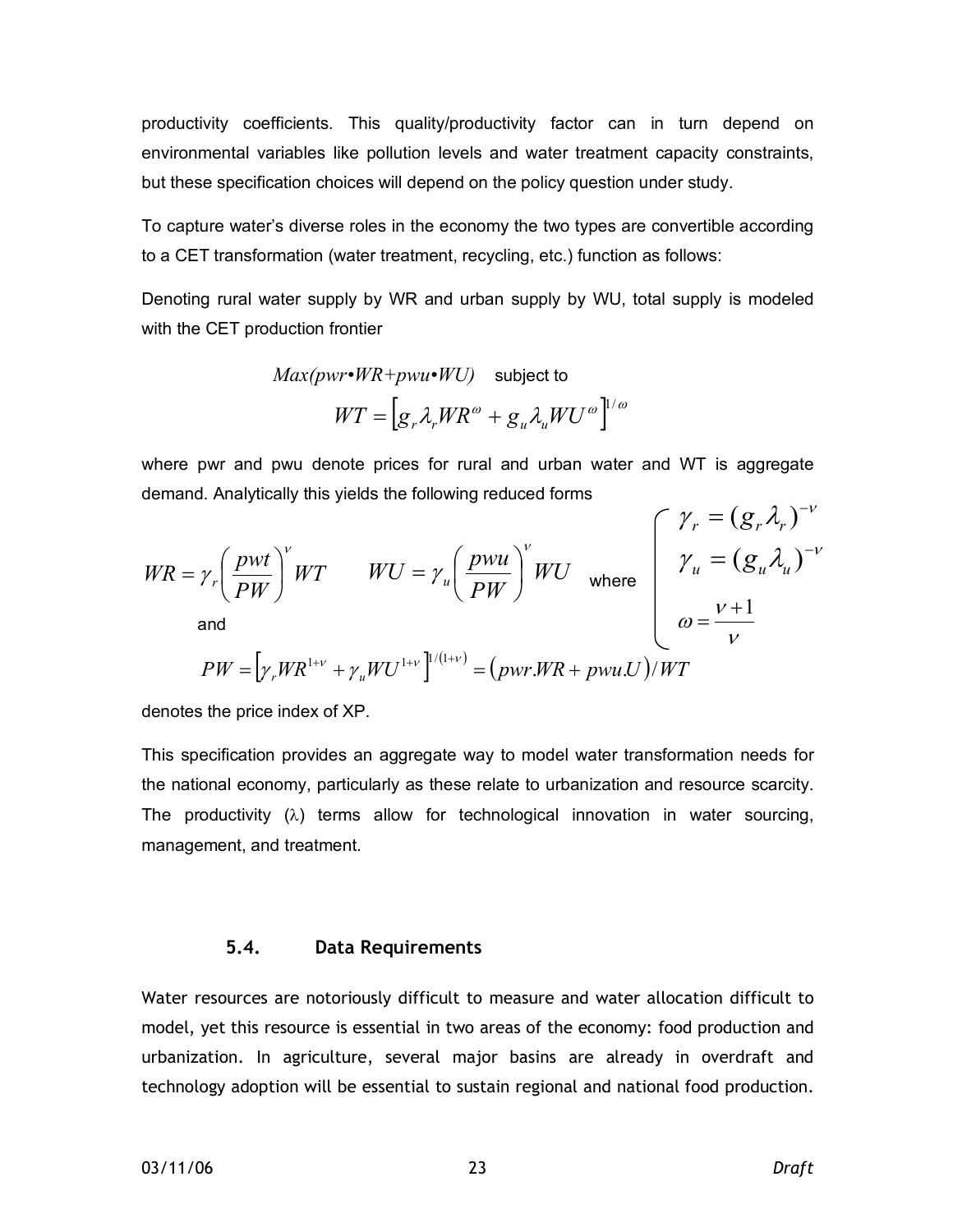Urbanization is intensifying per capita water use and exerting significant pressure on local, regional, and ultimately national resources.

In the present version of PANDA, we have initial estimates of water resources and use by sector and household type. For more extensive research, however, we want to invest in better data to calibrate the model so we can study these important trends.

#### **6. Land**

## **6.1. Overview**

Land availability and use is one of the most pressing resource issues arising from China's dynamic growth experience. In the rural sector, the supply of arable land has long been constrained in per capita terms, and may have been shrinking in aggregate because of displacement, desertification, and unsustainable practices (Figures 6.1 and 6.2). At the same time, increasingly resource-intensive patterns of food demand are challenging China's agricultural productivity growth to maintain food security (e.g. Figure 7.1). In addition to agriculture, land is an essential factor of production for industry and service sectors, including residential services to households. Finally, it is an important determinant of wealth and as such plays important roles in financial markets and fiscal policy.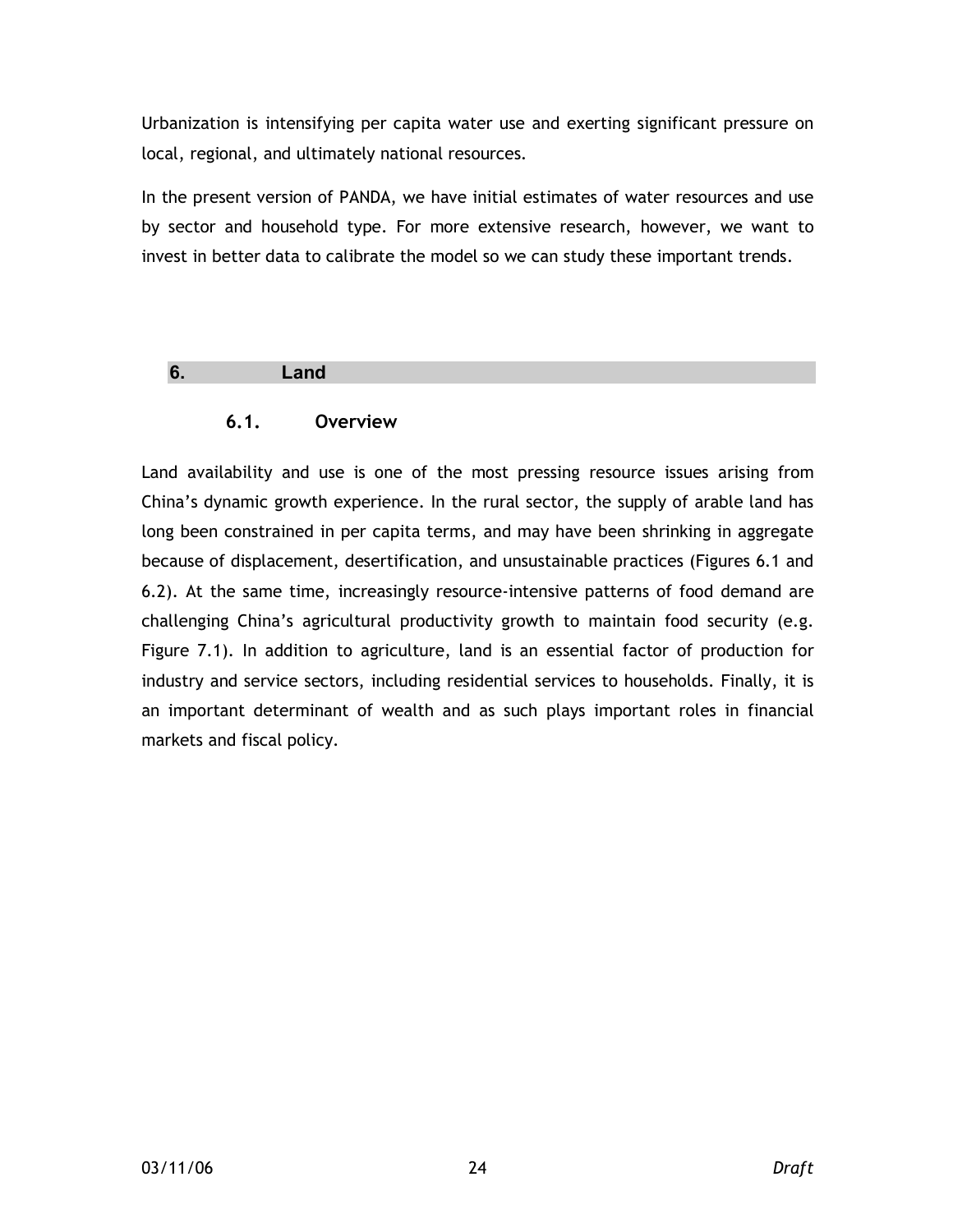**Figure 6.1: Arable Land is Relatively Scarce in China (source: IIASA)**

**Figure 6.2: On a Provincial Basis, Arable Land Balances are Changing (source: IIASA)**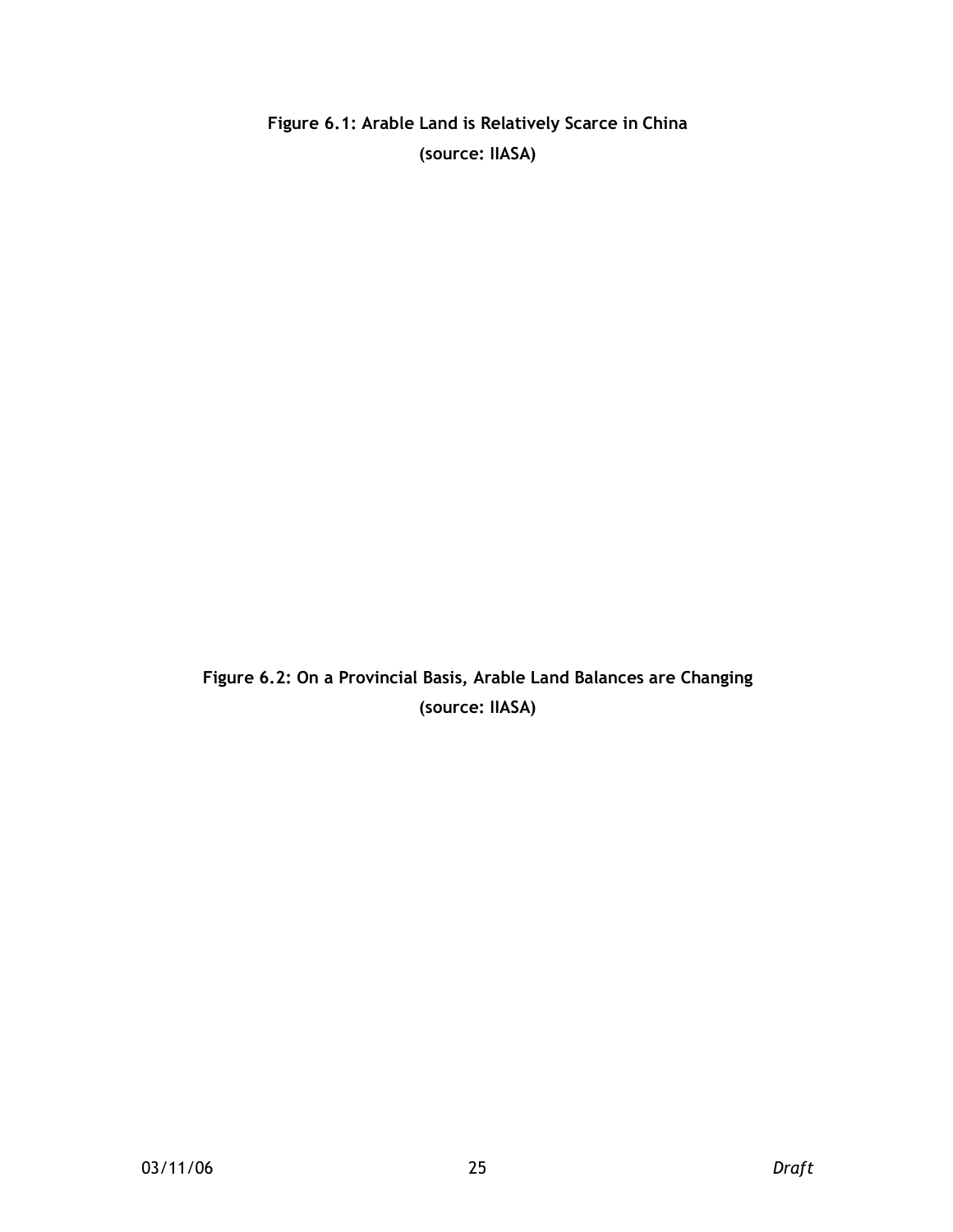

**Figure 6.3: Changing Patterns of Chinese Food Demands**

Allocation of this essential resource, between and within the rural and urban sectors, remains complicated by many legal and economic issues. For these and other reasons, it is essential for policy makers to understand the constraints and opportunities posed by alternative land availability scenarios. Subject to data availability, it would be very useful to develop scenarios for policy response to changing land resource conditions.

#### **6.2. Previous Work**

Land use is a vast research area, from geography and agronomy to urban planning and environmental sciences. In economics, there is a relatively recent and interesting literature on urbanization that informs our analysis. In the last two decades, the socalled Urban Sprawl literature has developed rapidly, with exponents like Glaeser (e.g. Glaeser and Kanh:2003), Henderson (Henderson et al:1995) arguing that large scale urbanization driven by transport economies and network externalities has contributed significantly to average productivity and real incomes in OECD countries, but also been associated with persistent inequality. A variety of authors have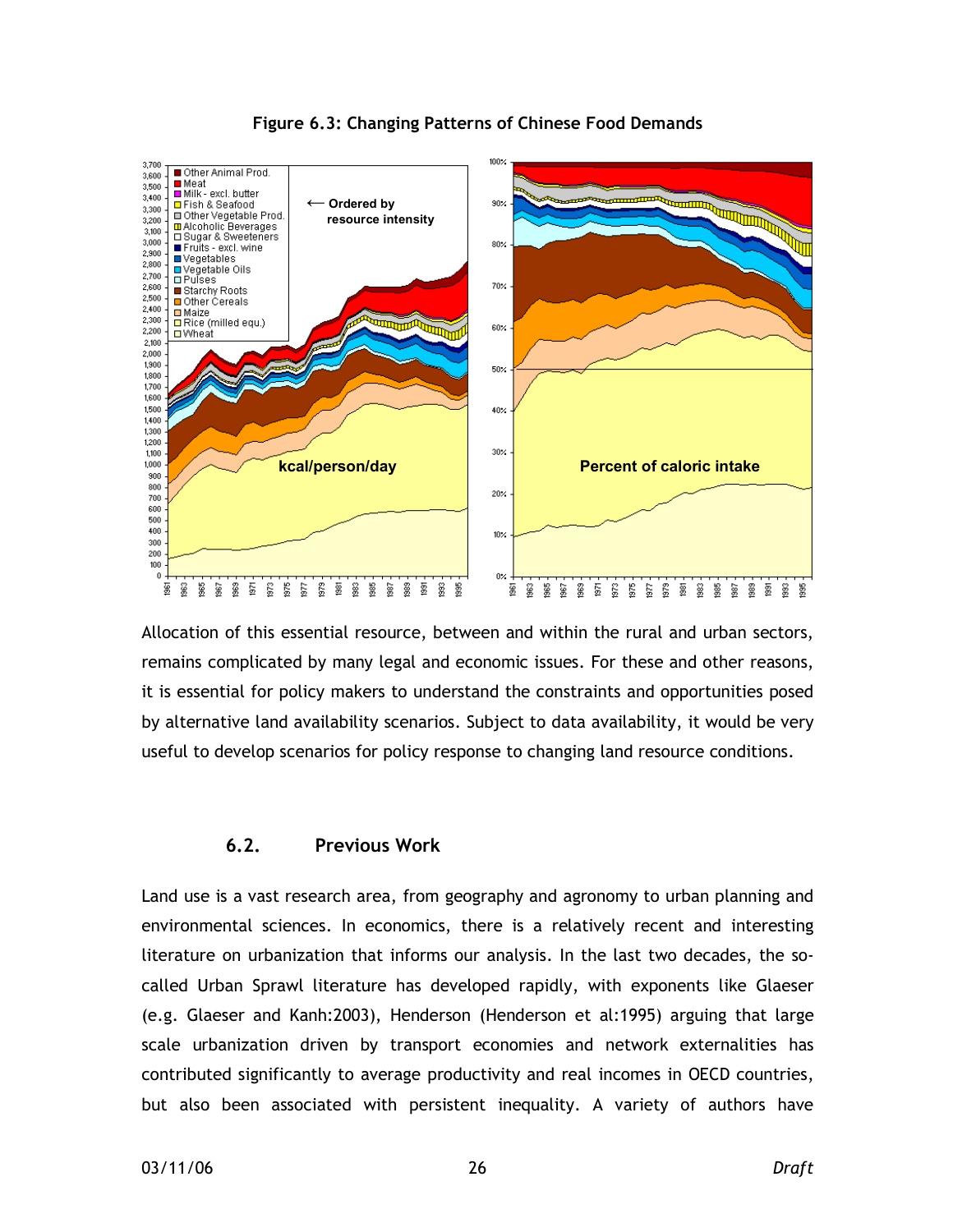contributed to better understanding of the economic drivers of urbanization, while others have assessed the side effects on rural communities and transitional populations from population depletion, family dispersal, and market segmentation. The scope and diversity of this literature make it clear that better understanding of evolving land use is essential, particularly in a dynamic economy like China's, but we must begin with a concrete framework for assessment.

#### **6.3. PANDA's Current Specification**

In the present version of PANDA, land is characterized as a factor of production that comes in two types, Rural and Urban. As expected, Rural land dominates the agriculture sector and Urban land is primarily allocated to industry and service sectors. Exceptions to this general rule include peri-urban agriculture and rural services, but every sector has the potential to use both types of land, despite a relatively low substitution rate.

Initial land use data can be used to calibrate the base year allocation of land, but over time it is essential to model urbanization. In the current version of PANDA, this is done by specifying a version of the Harris-Todaro migration model, using relative land prices as the determining variables. Formally, this specification of inter-period land use changes follows that of labor migration in the prototype CGE as follows

$$
T_{Rur}^{s} = (1 - \delta_T) T_{Rur, -1}^{s} - TU
$$
  
\n
$$
T_{Urb}^{s} = T_{Urb, -1}^{s} + TU
$$
  
\n
$$
T_{Tot}^{s} = \sum_{Rur, Urb} L_{\tau}^{s}
$$
  
\n
$$
TU = \chi^{T} \left(\frac{pt_{Urb}}{pt_{Rur}}\right)^{\omega^{m}}
$$
 if  $\omega^{m} \neq \infty$ 

where  $T_k$  denotes land of type k, TU denotes land transformed by urbanization, pt is the price of land, and other parameters are estimated from calibration or independent data. The  $\delta$  parameter refers to annual reductions in arable land at the rural margin.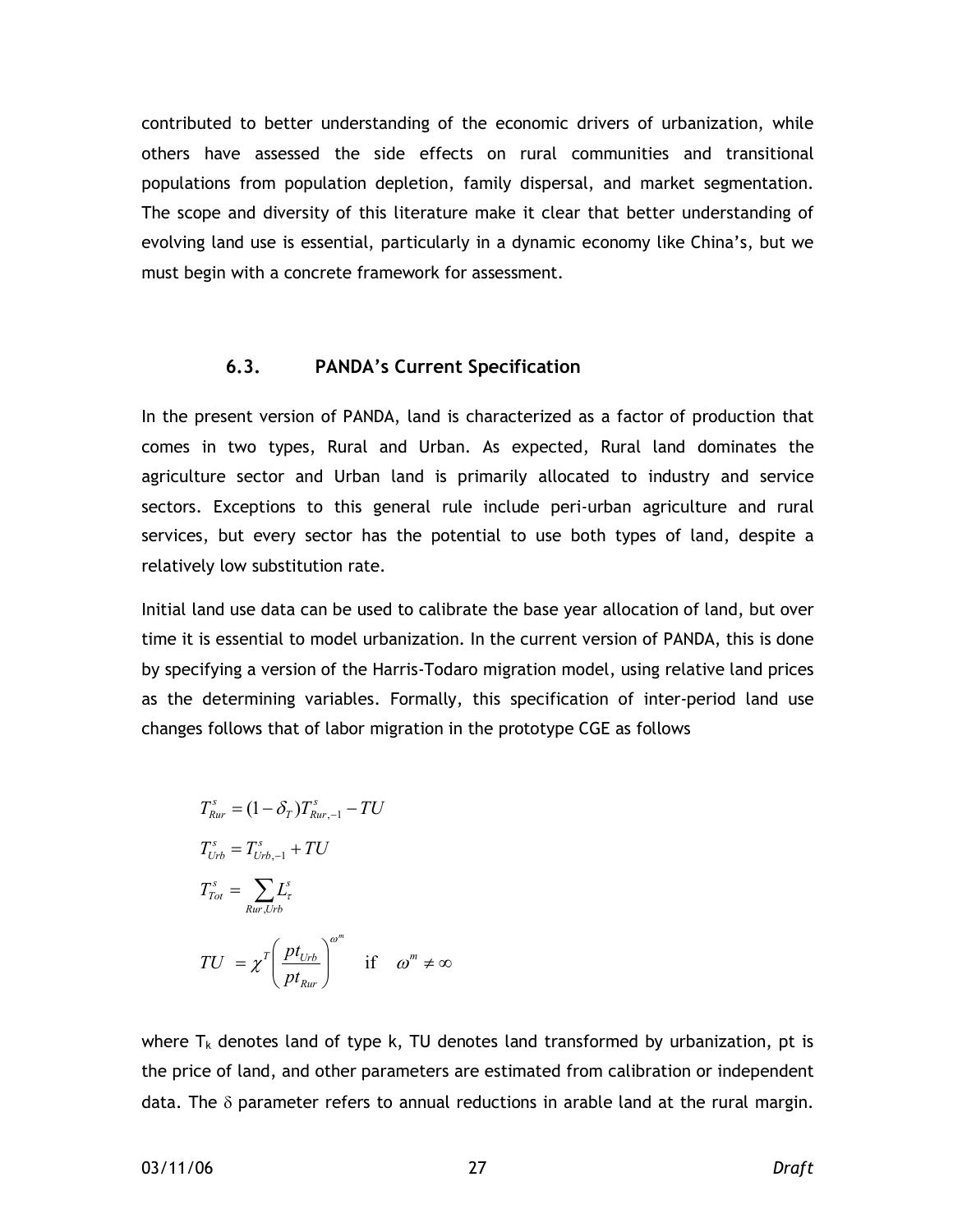This factor can be positive (in the case of, e.g. desertification) or negative (land reclamation).

Land is thus specified for use in every sectoral economic activity and by each household type, whether as an asset or a capital good. In production, it is a factor in the traditional sense, and the model contains sector and type-specific productivity parameters to capture issues such as land degradation and returns to sustainable agricultural practices. Linkages between land productivity and other variables, such as agrochemicals and irrigation technologies, can be incorporated directly into this framework.

## **6.4. Data Requirements**

Like water, land is a difficult resource to calibrate, yet is plays an essential economy role in three areas: agriculture, commercial development, and residential services. It is also an important determinant of individual and institutional wealth, and plays a critical role in financial markets and fiscal policy. The data in this area are imperfect, but we want to work with NBS and other sources to improve it.

The basic requirement for initial conditions is Rural and Urban land stocks in use by each sector and household type. We are already working with initial estimates of these, but they could be refined in consultation with NBS and line ministries.

#### **7. Modelling Allocation Mechanisms**

By definition, the primary allocation mechanism in CGE model specifications is pricedirected, market mediated, and usually governed by neoclassical assumptions of perfect competition, profit maximization, etc. In contrast to this, many important resources in China are allocated by complex combinations of institutional administration and in the presence of significant market distortions. Among the more important resources in this category are land, water, and coal, all of which are focal points of long term growth and sustainability policy. For these reasons, PANDA has been designed to incorporate a universe of mechanisms which can simulate existing and hypothetical alternative allocation rules and mechanisms. These alternatives will vary with the resource and policy scenario under consideration, but for the present we provide a few illustrative examples.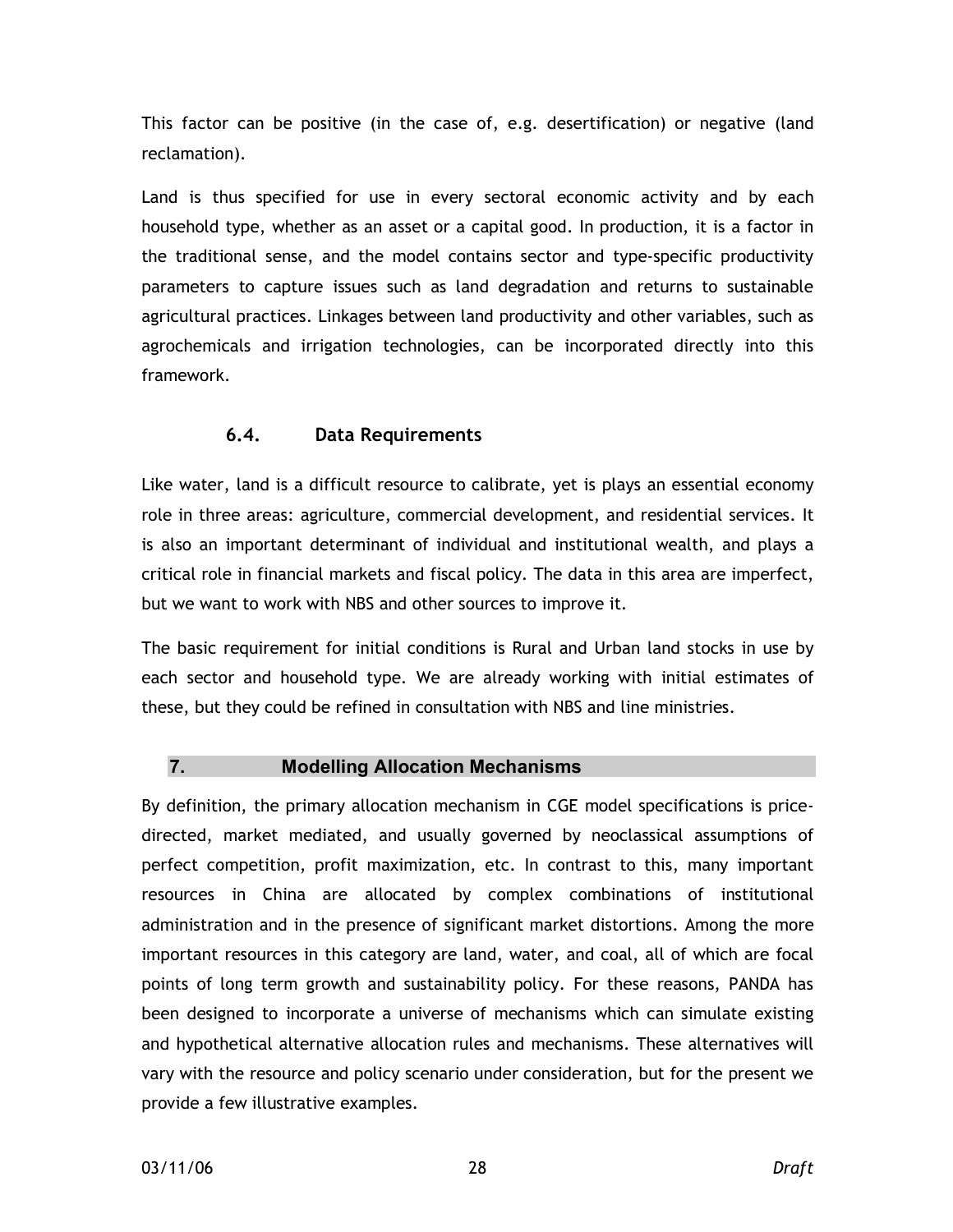# **7.1. Coal Allocation**

Coal is by far the dominant energy source in China, and it will continue in this position for the foreseeable future (see e.g. Figure 7.1 below). Because of its relatively low cost, this fuel can facilitate China's rapid economic growth. This fuel has environmental characteristics, however, that pose a challenge to its use with conventional technologies, and planning for sustainable growth in China will necessarily include commitments to cleaner and more fuel efficient coal technology. Economically accessible coal reserves are also very unequally allocated across China, concentrated mainly in two northern provinces with limited industrial development and population density. Because of its prominence in China's fuel mix, unequal initial distribution, and physical characteristics, coal allocation is a costly, resource intensive, and institutionally complex process. Although coal is traded at the enterprise level, there is extensive local, provincial, and national government intervention in the allocation system. For exporting provinces, coal tariffs are an important fiscal resource. For the national government, coal allocation is an essential strategic consideration in both aggregate and regional growth policy. At the local level, there is extensive anecdotal evidence of rent-seeking in coal allocation.

# **Figure 7.1: Energy Inputs for Electricity Generation Beijing 1995-2003**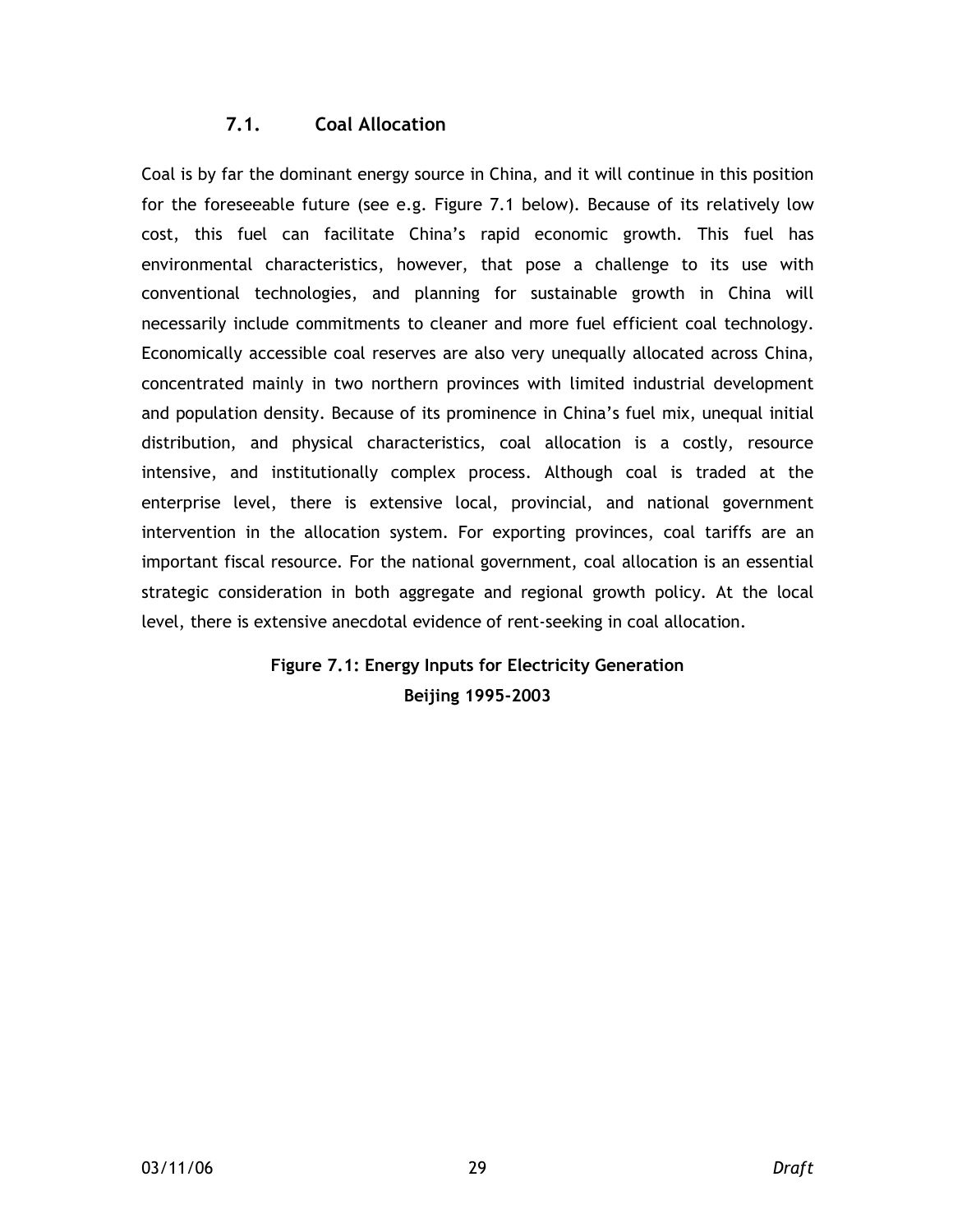A national or even provincial level CGE model cannot effectively simulate all these institutional details, nor would the data necessarily be available to support this. It is essential, however, to depart from free market assumptions about this resource. Like all fuels in PANDA, coal is treated as a factor of production. In a traditional CGE, this would mean extreme assumptions about inter-sectoral mobility (either costless or immobile) and total supply (exogenous growth rate or investment driven capital accumulation). In reality, coal is neither sector specific nor perfectly mobile. Moreover, its aggregate supply is governed a combination of price sensitive investments (exploration and extractive capital accumulation) and regulatory oversight (usually constraining, related to safety, environment, etc.).

As a first approximation to modeling coal allocation, we use a multinomial CET specification, conveniently visualized as a production possibility frontier with dimension equal to the number of coal using sectors/households. To state this formally, we use a summary of the general CET formulation set out in van der Mensbrugghe (2005). Consider allocation of the resource in question, where coal is denoted by  $X_i$  allocated across  $i=1,...,n$  sectors. This allocation can be described formally as a solution to the boundary value problem

$$
\max \sum_i P_i X_i
$$

subject to

$$
V = \left[ \sum_i g_i X_i^v \right]^{1/v}
$$

where *V* is the aggregate supply of the resource , the *Pi* denote corresponding allocation prices,  $g$  are the CET (primal) share parameters, and  $v$  is the CET aggregator exponent. The CET exponent is related to the CET transformation elasticity,  $\omega$ , via the following relation:

$$
v = \frac{\omega + 1}{\omega} \Longleftrightarrow \omega = \frac{1}{v - 1}
$$

Solution of this boundary value problem leads to the following first order conditions: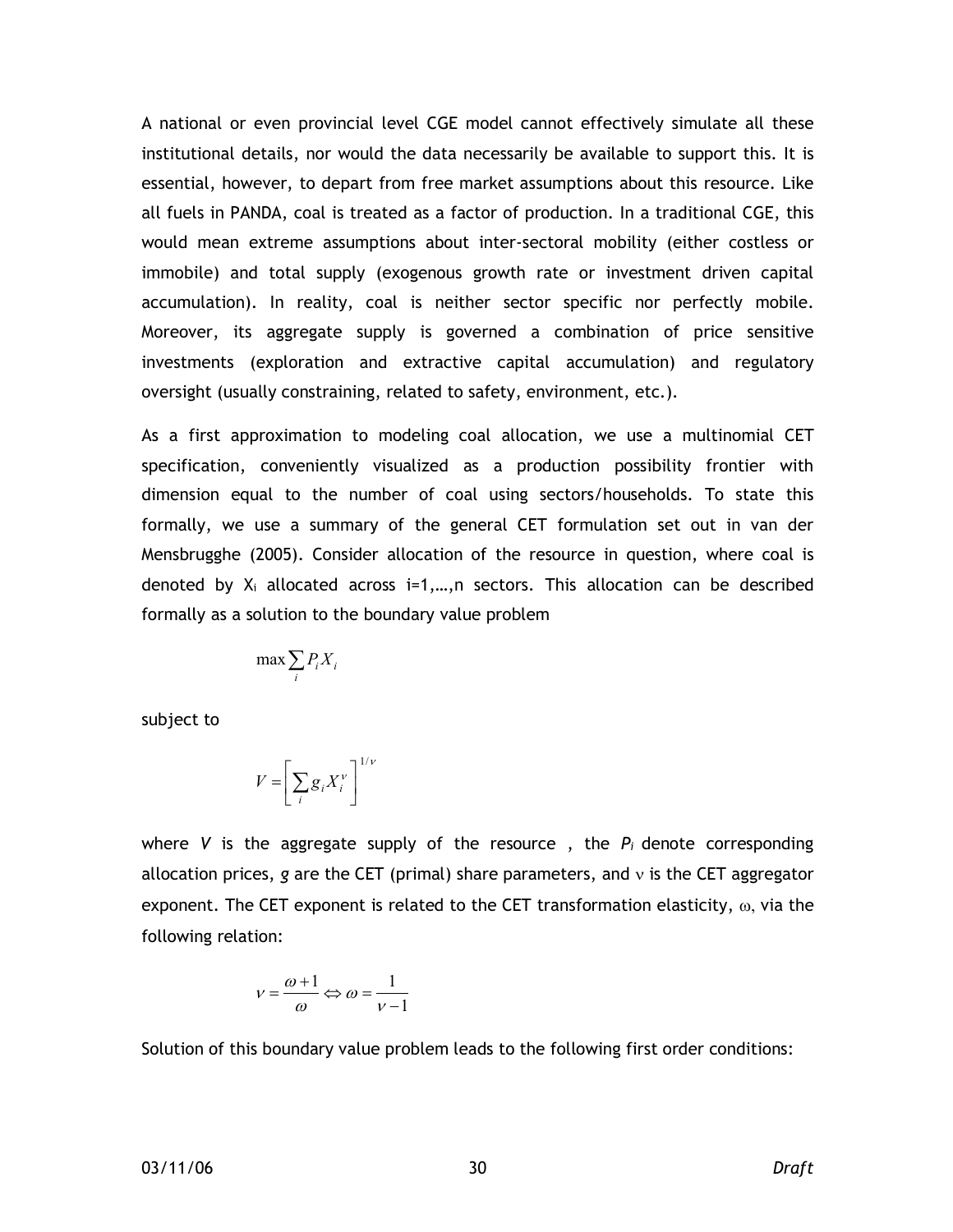$$
X_i = \gamma_i \left(\frac{P_i}{P}\right)^{\omega} V
$$

$$
P = \left[\sum_i \gamma_i P_i^{1+\omega}\right]^{1/(1+\omega)}
$$

where the  $\gamma$  parameters are related to the primal share parameters, *g*, by the following formula:

$$
\gamma_i = g_i^{-\omega} \Leftrightarrow g_i = \left(\frac{1}{\gamma_i}\right)^{1/\omega}
$$

The special case of infinitely elastic (linear) transformation implies a unique economywide resource allocation price,

$$
P_i = P
$$

and no efficiency losses, i.e.

$$
V = \sum_i X_i
$$

Finally, because coal is modeled in PANDA as a factor of production, its total supply must be linked to an extractive sector, where V=F(K,L,…) is output from a standard production sector in the CGE model.

This formulation is very parsimonious, yet it reflects important transactions cost characteristics of the allocation process. The empirical step from detailed institutional causes to more aggregate allocation frictions is a large one, but it can be supported with more detailed econometric estimation. As a second-order approximation it would make sense to consider estimating asymmetries in the allocation frontier, depending upon observed differences in unit allocation costs across sectors and households in the economy. This is data-intensive estimation work, but we believe it is preferable to maintaining a very detailed institutional specification in the model, particularly when most of the institutions under consideration are experiencing significant dynamic adjustment of their own.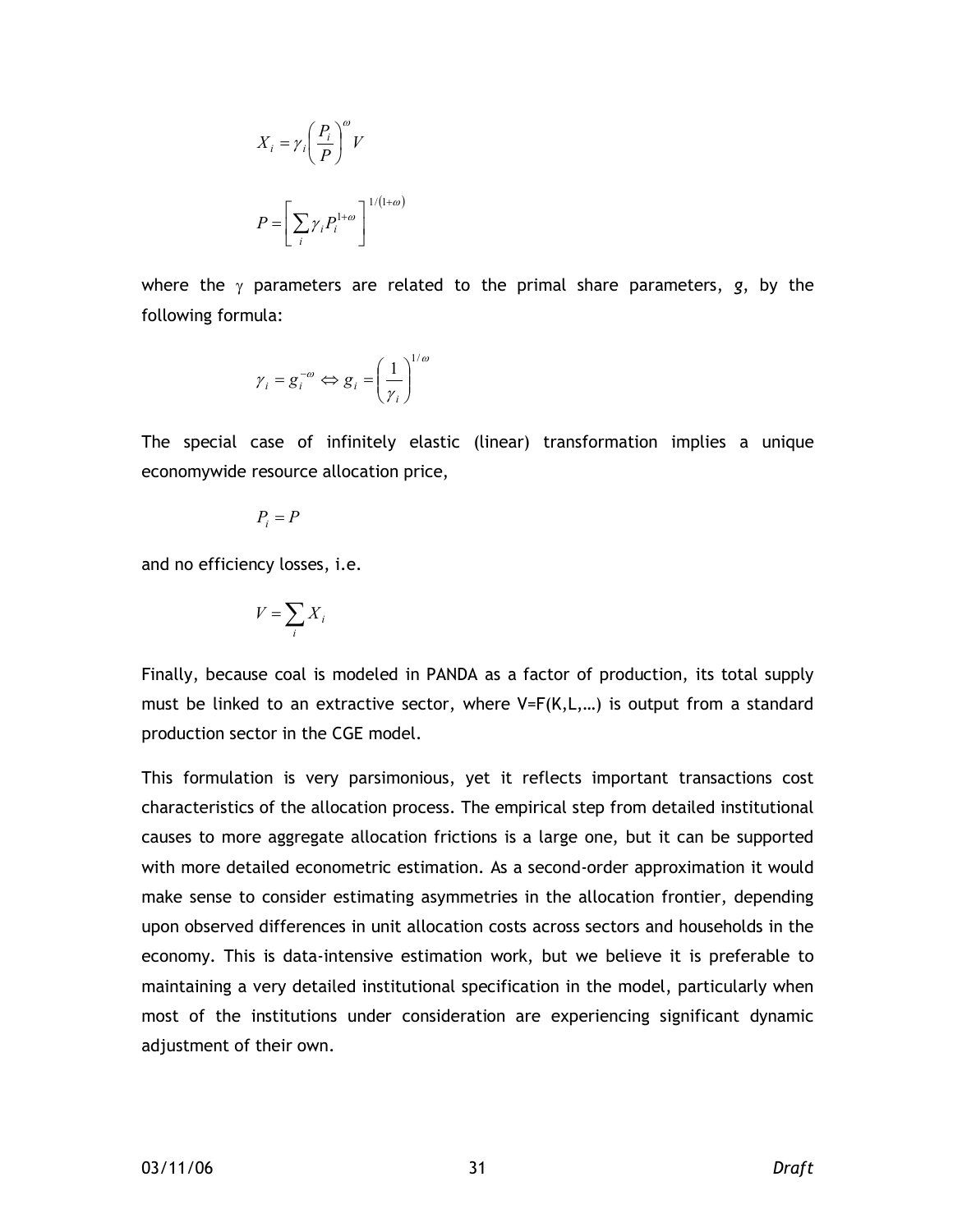## **7.2. Water Allocation**

Allocation of water differs from other resources for two primary reasons: use characteristics and physical properties. Water use is relatively unique in agriculture because a large part of inter-sectoral mobility is not governed by physical location but by farm production decisions about which products to produce. Thus an individual agricultural enterprise, village, or region can change its patterns of supply across agricultural sectors, and with this water inputs to wheat, corn, livestock, etc., without "moving" in a physical sense. Despite this, changes in land use and cropping patterns can still entail technological change and transactions costs that limit water "substitution" across these activities. The second aspect of water, its physical characteristics, implies that sectoral mobility often requires investments in conveyance technology.

As a first approximation to these frictions in the water allocation system, we can use the multinominal CET framework set forth above. Note, however, that this would be in addition to the aggregate binomial CET that governs conversion from Rural to Urban water. For this reason, two multinominal CETs must be estimated, one for each type. Unlike coal, water is not produced by a sector of the economy (utilities are modelled in the CET conversion and allocation process), so aggregate water supplies are characterized by a functional form  $W(·)$  that depends on climate conditions, prices (for extractive water), and recycling costs.

# **7.3. Land Allocation**

#### **8. Summary**

The PANDA model represents new capacity for Chinese policy research, integrating energy, resources, and environment in a long term, general equilibrium simulation framework. The model adapts a standard dynamic CGE to include emissions of a variety of important pollutants, detailed treatment of the energy sector, and explicit treatment of land and water use. Building on a new 2004 SAM to include the high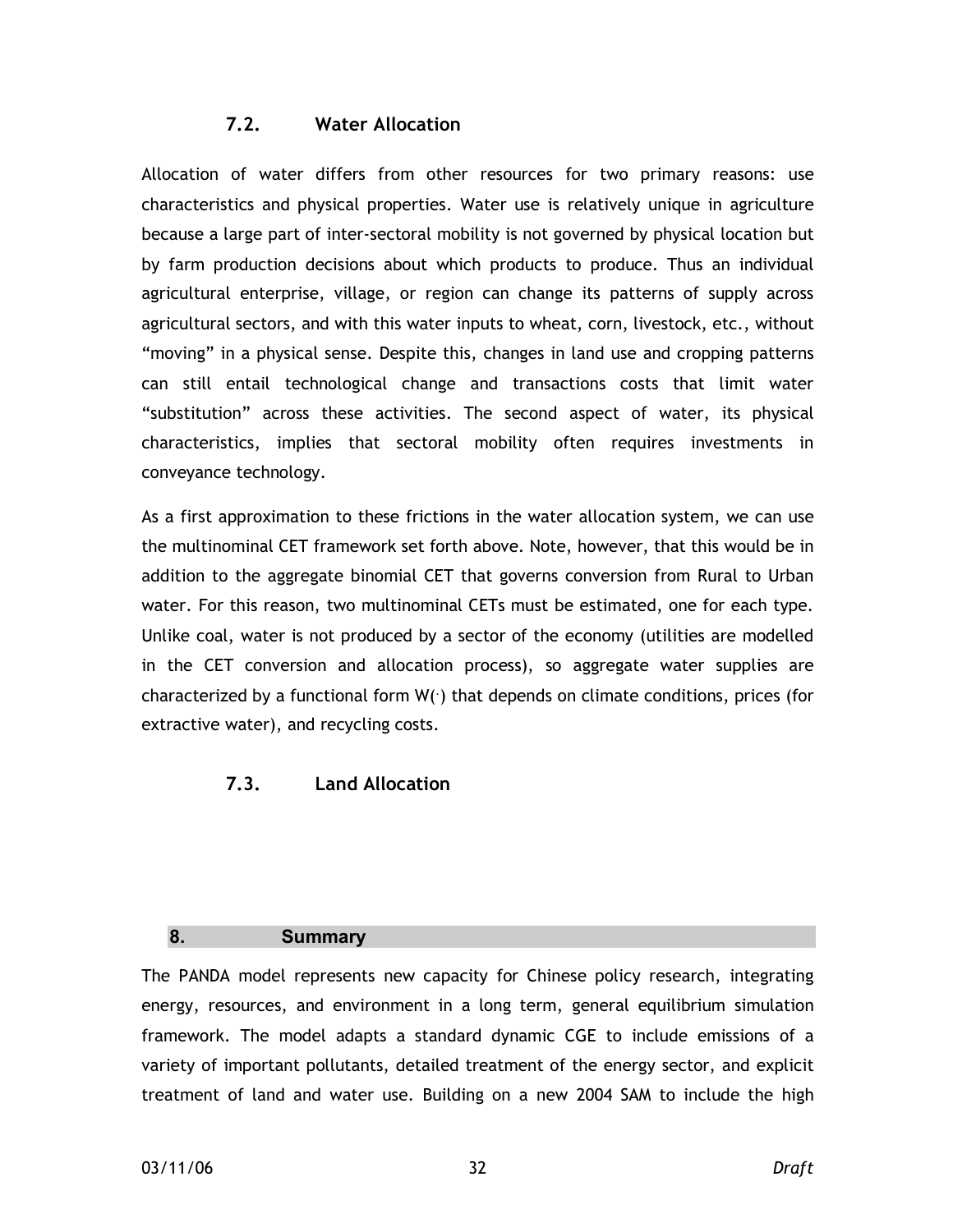levels of detail on sectoral supply, demand, employment and resource use, PANDA offers an up-to-date picture of the Chinese economy available, packaged in a long term policy simulation framework. In coordination with World Bank long term global projections, this domestic model can shed new light on China's growth and trade horizons.